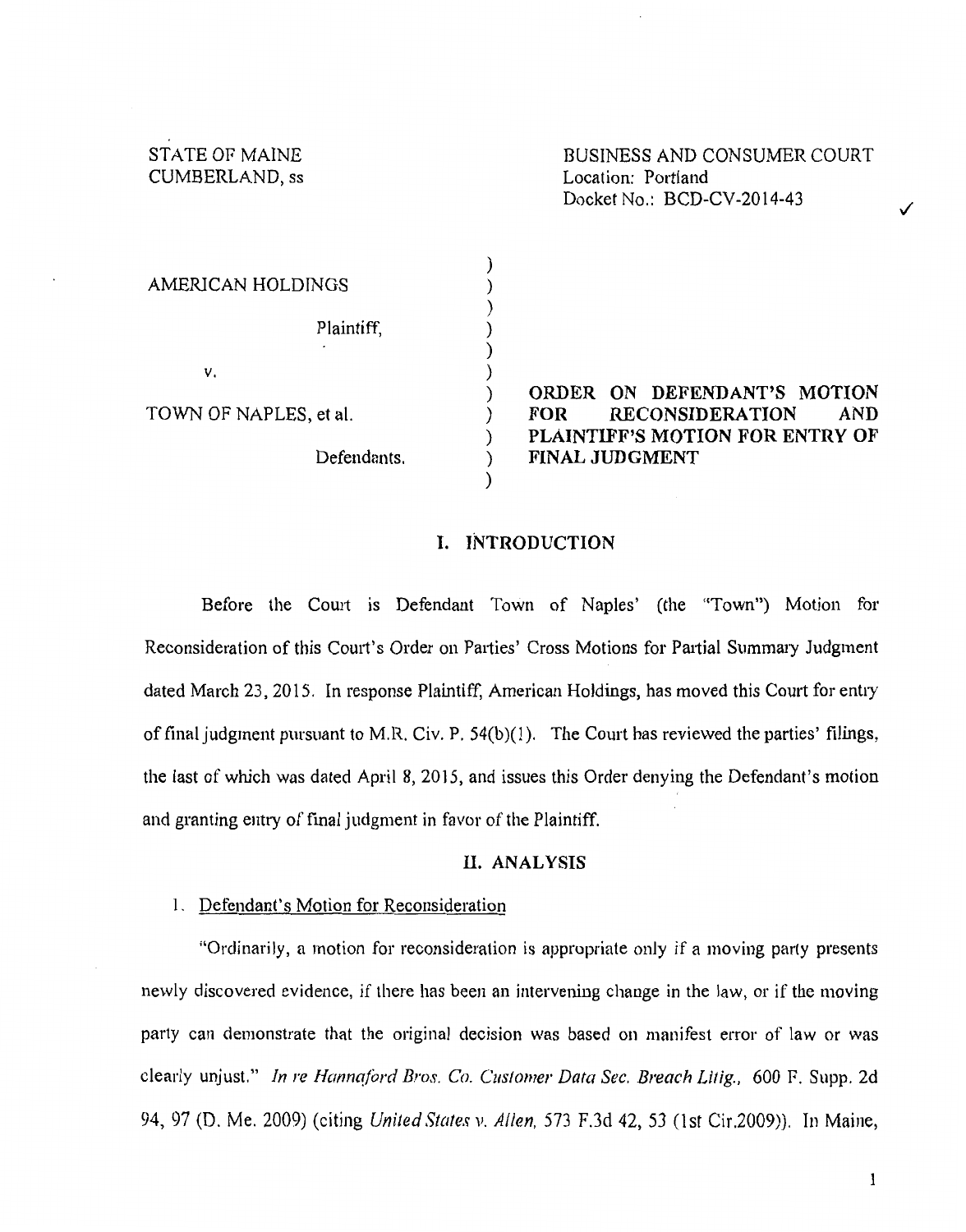motions for reconsideration shall only be filed "to bring to the court's attention to an error, omission or new material that could not previously have been presented." M.R. Civ. P. 7(b)(5). "The court may in its discretion deny a motion for reconsideration without hearing and before opposition is filed. $"$ <sup>1</sup>

The crux of the Town's argument is set forth on page 6 of its motion: "While the Town believes that the Court appropriately found that the prior use of the main building was commercial in nature, the conclusion reached by the Court that there was never any change in use in this building is not supported by undisputed facts." The Town specifically challenges the Court's findings on pages 14 and 17 of its order on this issue.

The Town argues that prior to the November 16, 2006 Condominium Declaration, the first and second floors in the main building were rented to commercial tenants. At some point in time, which the Town concedes is not clear in the summary judgment record, and before the Declaration was filed, these businesses ceased operating. The Declaration created five singlefamily residential units, and this residential use was reaffirmed by the first and second amendments to the Declaration.

Based on these facts, the Town argues essentially that the filing of the Declaration created an illegal subdivision because of this change of use. American Holdings and the Parties-In-Interest Katherine E. Bourbon, Bruce Landty, Jennifer Landry and John Hudgins point out, however, that the Town's analysis ignores the requirement that three or more of the original five condominium units in the main building had to have been sold or leased as dwelling units within

<sup>&</sup>lt;sup>1</sup> The Advisory Committee on the Maine Rule of Civil Procedure explains that Rule  $7(b)(5)$  was added to "make[] clear that such motions are not to be encouraged. Too frequently, disappointed litigants bring motions to reconsider not to alert the court to an error ... but solely to reargue points that were or could not have been presented to the court on the underlying matter." M.R. Civ. P. 7(b)(5) Advisory Committee's note to 2000 amend. Me. Rptr., 746-754 A.2d XXVIII. *See also City of Par/land v, Let's*  Play *Around,* LLC, 2008 WL 7055404.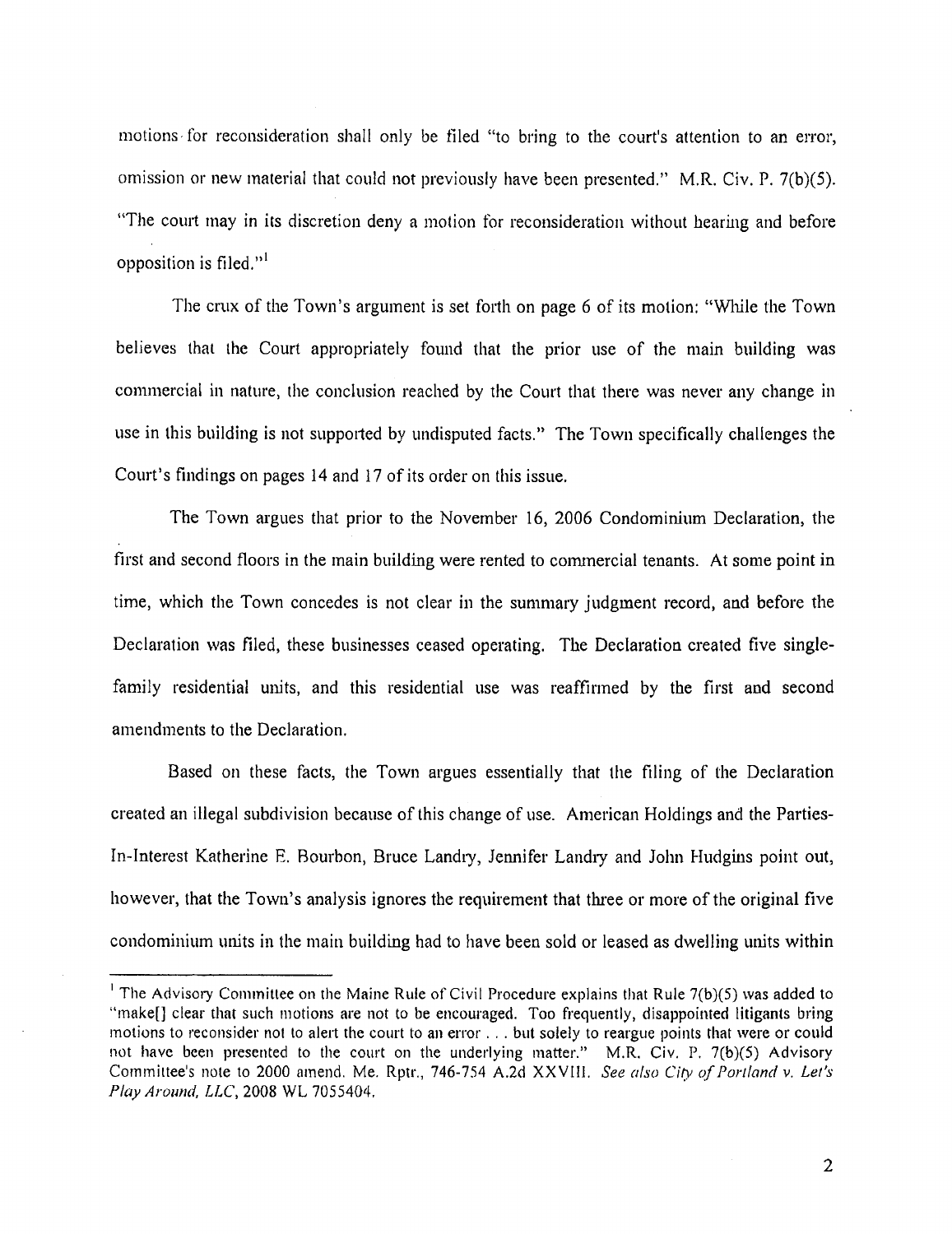a five-year period for any subdivision to have been created. And as they point out, the Town does not mention the five-year requirement at all in its argument in this motion. Further, as the Parties-In-Interest point out, the Town has failed cite any statute or case in support of its proposition that the recording of the Declaration by itself creates a subdivision.

The Town also relies upon *Day v. Town of Phippsburg*, 2015 ME 13, 110 A.3d 645 as new authority, which the Court should use in its reconsideration analysis. However, upon review the Court does not find this case applicable to the facts as generated in the summary judgment record before this Court. The Court concludes that the Town's arguments made in this motion have already been made and were rejected by the Court in its prior Order, and therefore the Town's Motion to Reconsider that Order is Denied.

2. Plaintiffs Motion for Entty of Final Judgment

Plaintiff, unopposed, seeks Final Judgment under Rule 54(b)(1) of the Maine Rules of Civil Procedure. "Rule 54(b) requires a trial court to make an express determination that there is no just reason to delay the entry of a final judgment on a claim. *Key Bank of Maine v. Park Entrance Motel,* 640 A.2d 211, 212 (Me. 1994). In determining whether there is "no just reason for delay" Maine courts consider:

( 1) The relationship of the adjudicated and unadjudicated claims;

(2) The possibility that the need for review may be mooted by future developments in the trial court;

(3) The chance that the same issues will be presented to us more than once;

( 4) The extent to which an immediate appeal might expedite or delay the trial court's work;

( 5) The nature of the legal questions presented as close or clear;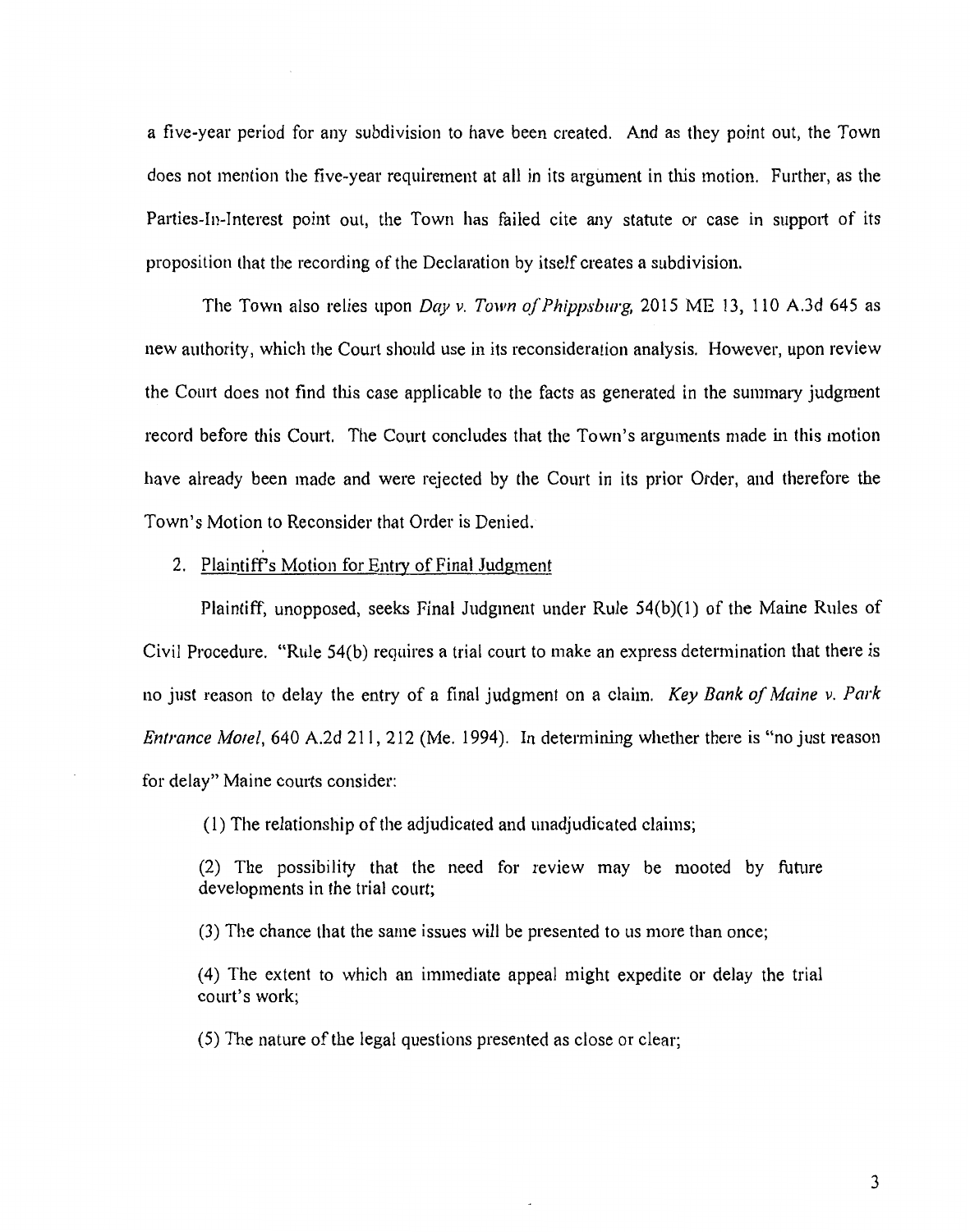(6) The economic effects of both the appeal and any delays on all of the parties, including the parties to the appeal and other parties awaiting adjudication of unresolved claims; and

(7) Miscellaneous factors such as solvency considerations, the res judicata or collateral estoppel effect of a final judgment and the like.

*McClare v. Rocha,* 2014 ME 4, ¶ 8 n.l, 86 A.3d 22 (quoting *Marquis v. Town of Kennebunk,* 2011 ME 128,  $\P$  13, 36 A.3d 861). Maine courts have further held that a final judgment should be entered "only in limited and special circumstances . . . . Because there is a strong policy against piecemeal review of litigation, there must be a good reason for the certification." *Guidi v. Town of Turner,* 2004 ME 42,  $\sqrt{9}$ , 845 A.2d 1189. Thus, the Court must "determine whether the facts of this case constitute such an unusual circumstance."<sup>2</sup> *Id.*  $\lll 10$ .

In this case, the Court sees no just reason to delay entry of judgment in favor of American Holdings. Applying the factors above, this case meets many of the Rule 54(b) considerations. First, the adjudicated claim, involving the applicability of Town zoning ordinances and subdivision laws are unrelated to the remaining counterclaims. Said counterclaims are permissive in nature and concern only the legality of certain individual condominium units owned by Parties-in-Interest. American Holdings has no apparent interest at stake as to the remaining counterclaims. The Law Court has stated, "the existence of a related claim that does not affect the rights of the plaintiff should not generally prevent entry of a judgment on the plaintiff's claim." *Fleet Nat'l Bank v. Gardiner Hillside Estates, Inc.*, 2002 ME 120, ¶ 12, 802 A.2d 408; *see also Fleet Bank of Me. v. Hoff,* 580 A.2d 690, 691 (Me. 1990) (upholding the trial court's entry of final judgment where other claims arose out of the same transaction but concerned only indemnification and personal guarantees).

 $<sup>2</sup>$  The court's statement of specific findings may be short, but it must be more than a summary recitation of</sup> the provisions of M.R. Civ. P. 54(b)(1). *Guidi v. Town of Turner*, 2004 ME 42, 19, 845 A.2d 1189.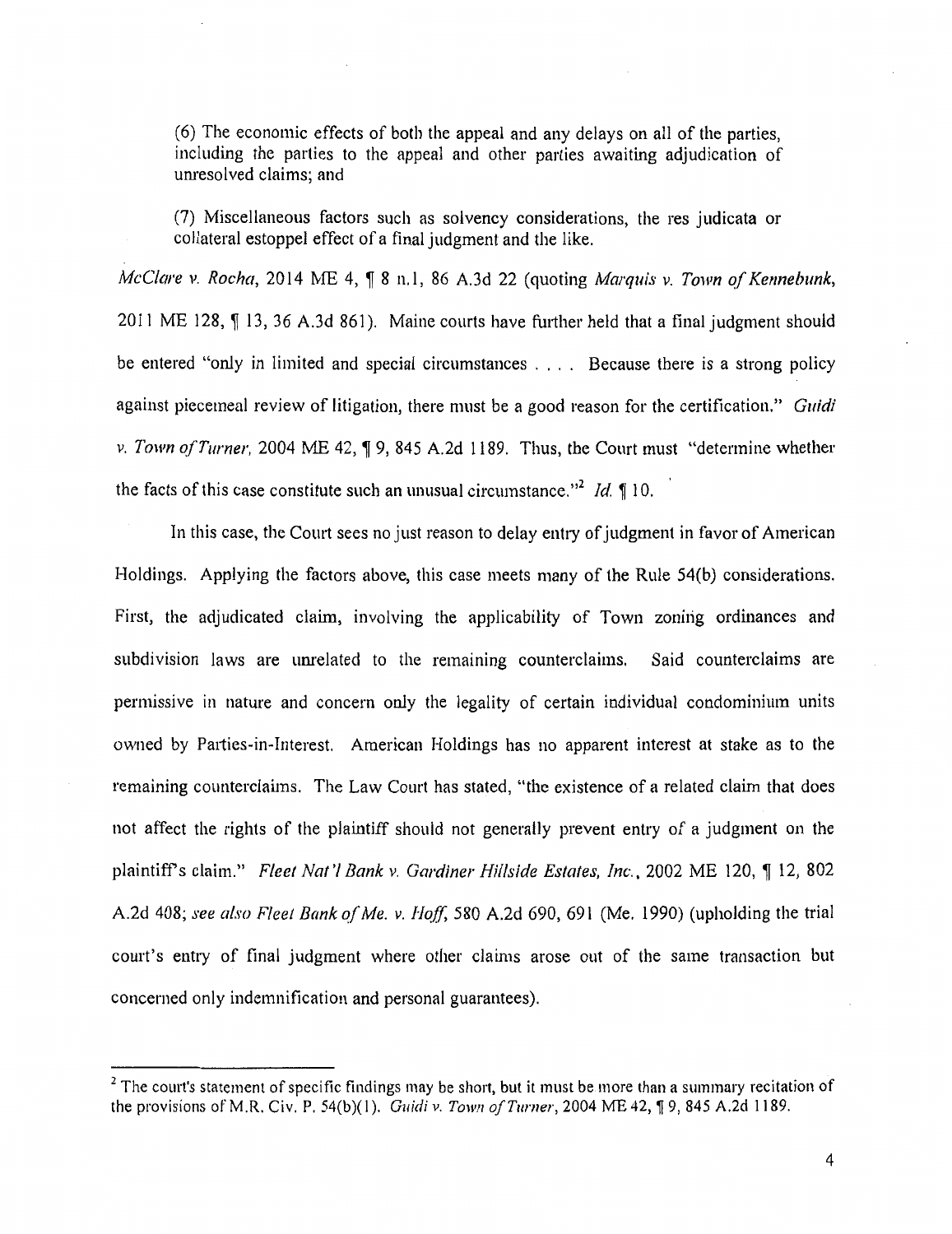Second, because the claims involve different parties, it is highly unlikely that the reviewing court will face the same issues more than once. Finally, the economic effects of delay are considerable to the Plaintiff as the litigation has prevented the sale of condo units. Upon review of the Plaintiff's Motion for Entry of a Final Judgment pursuant to Rule 54(b), the Court hereby finds that there is no just reason for delay and directs entry of final judgment in favor of Plaintiff American Holdings.

### III. CONCLUSION

Based on the Foregoing the entry will be: Town of Naples' Motion to Reconsider is DENTED. American Holdings' Motion for Entry of Final Judgment is GRANTED.

This Order may be noted on the docket by reference pursuant to Rule 79(a) of the Maine Rules of Civil Procedure.

 $51515$ 

DATE SUPERIOR COURT JUSTICE, BUSINESS AND CONSUMER COURT

Entered on the Docket: 5/6 Copies sent via Mail  $\quad$  Electronically  $\sim$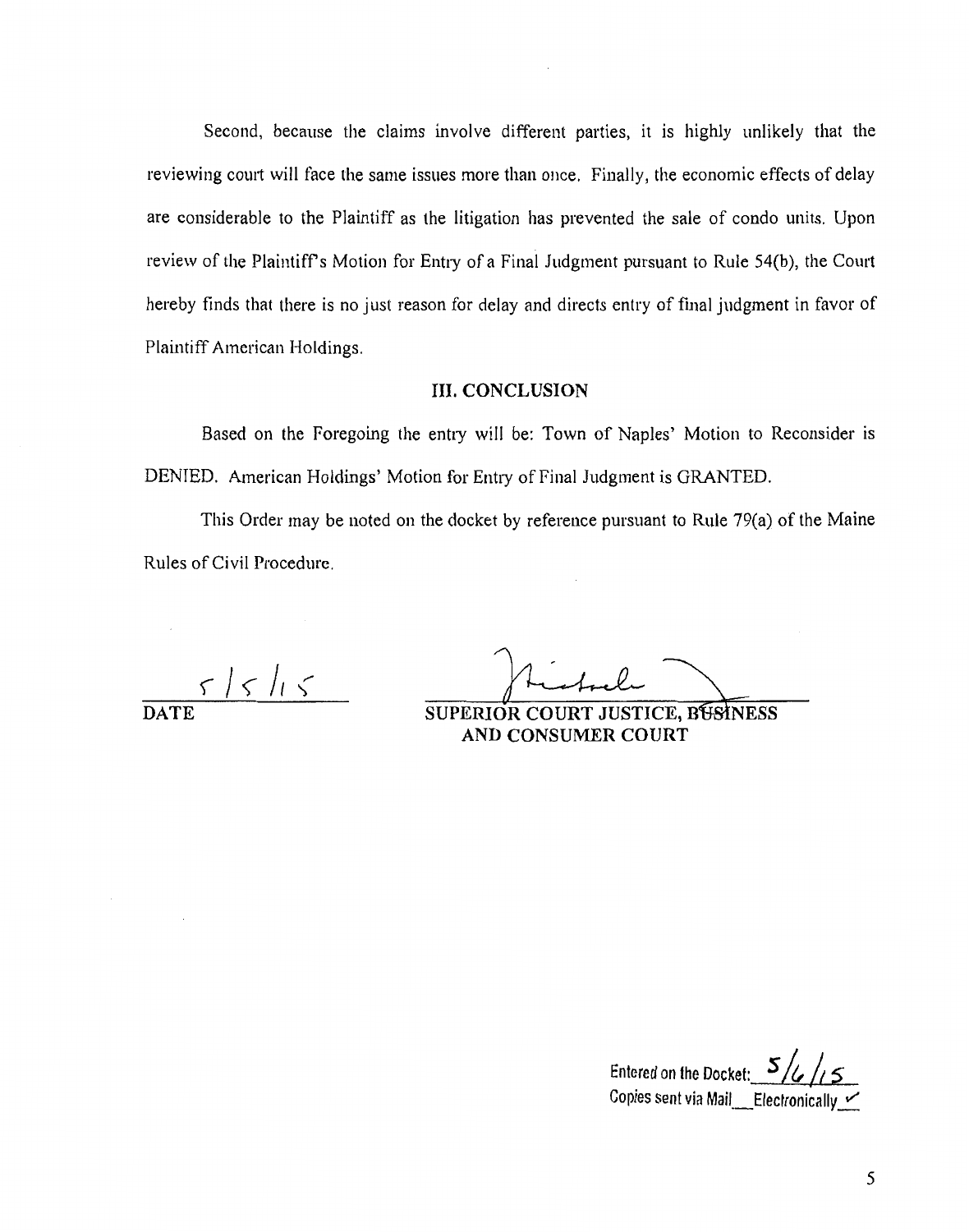**American Holdings, Inc. v. Town of Naples American Holdings, Inc., Kristopher Klimek and Barbara Klimek v. Christopher Merrill & Estate of Jerry Merrill, and Katherine E. Bourbon, et als. BCD-CV-14-43** 

# **American Holdings, Inc. Plaintiff / 3rd Party Plaintiff**

Counsel: David Lourie, Esq. 189 Suprwink Ave Cape Elizabeth, ME 04107

# **Kristopher Klimek and Barbara Klimek Intervenor** *1* Jrd **Party Plaintiff**

Counsel:

David Lourie, Esq. 189 Suprwink Ave Cape Elizabeth, ME 04107

**Town of Naples Defendant** 

Counsel:

Bryan Dench, Esq. Norman Rattey, Esq. 95 Main St Auburn, ME 04210 AND Benjamin Smith, Esq. 227 Water St PO Box 1051 Augusta, ME 04332-1051

# **Christopher Merrill & Estate of Jerry Merrill**  Jrd **Party Defendant**

Counsel: Nicholas H. Walsh, Esq. 120 Exchange St Suite 202 PO Box 7206 Portland, ME 04112-7206

# **Catherine E. Bourbon, John Hudgins, Jennifer M. Landry, Bruce J. Landry Parties in Interest**

Counsel: Keith E. Glidden, Esq. One Boston Place Suite 2330 Boston, MA 02108 AND Seth S, Coburn Esq. One Portland Square PO Box 586 Portland, ME 04112-0586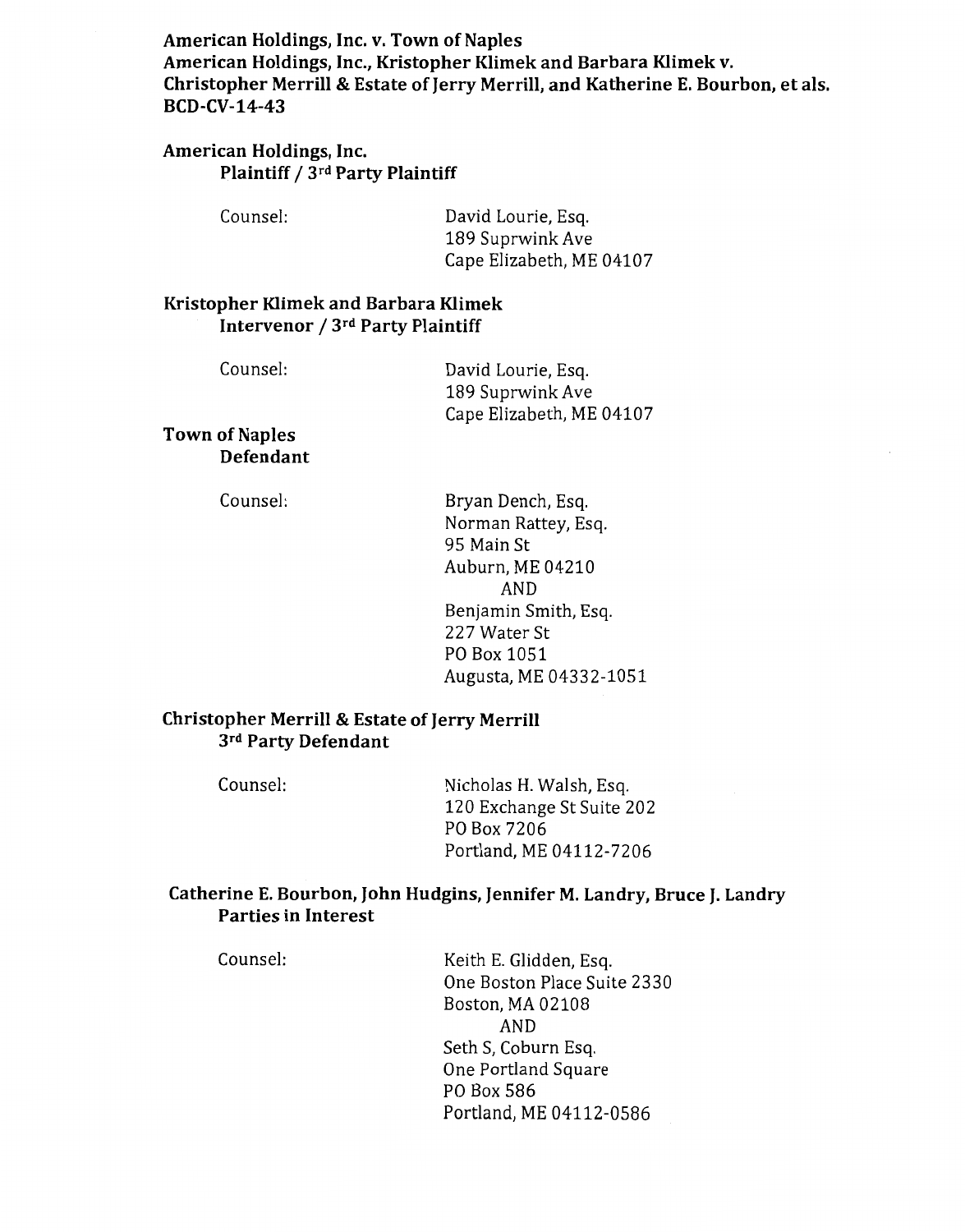STATE OF MAlNE CUMBERLAND, ss

AMERICAN HOLDINGS, INC.

Plaintiff,

TOWN OF NAPLES, et al.

v.

Defendants.

ORDER ON PARTIES' CROSS-MOTIONS FOR PARTIAL SUWIMARY JUDGMENT

### I. INTRODUCTION

) ) ) ) ) ) ) ) ) )

Plaintiff, American Holdings, Inc. ("American Holdings") moves this court for partial summary judgment for a declaration that neither the Plaintiff's conversion to the condominium form of ownership nor the sale of snid condominium units to Katherine Bourbon, Bmce J. Lnndry, Jennifer M. Landry, and John Hudgins (together "Parties-In-Interest") violated the Defendant Town of Naples's (the "Town" or "Defendant") minimum lot size and subdivision regulations. The Plaintiff further seeks judgment that the Town's mentioned ordinances violate 33 M.R.S.A § 1601 l 06, wllich prohibits discriminatory enforcement by tbe Town.

The Defendant Town opposes Plaintiff's motion and separately cross-moves this court as to the same issues. The Town seeks judgment as a matter of law that Plaintiff's conversion to and sale of condominium units violated the Town's zoning regulations including the Shoreland Zoning Ordinance, Site Plan Review Ordinance, Subdivision Ordinance, as well as Maine Law. FinaUy, the Town seeks an order directing the Plaintiff to repurchase the subject condominium units from the

1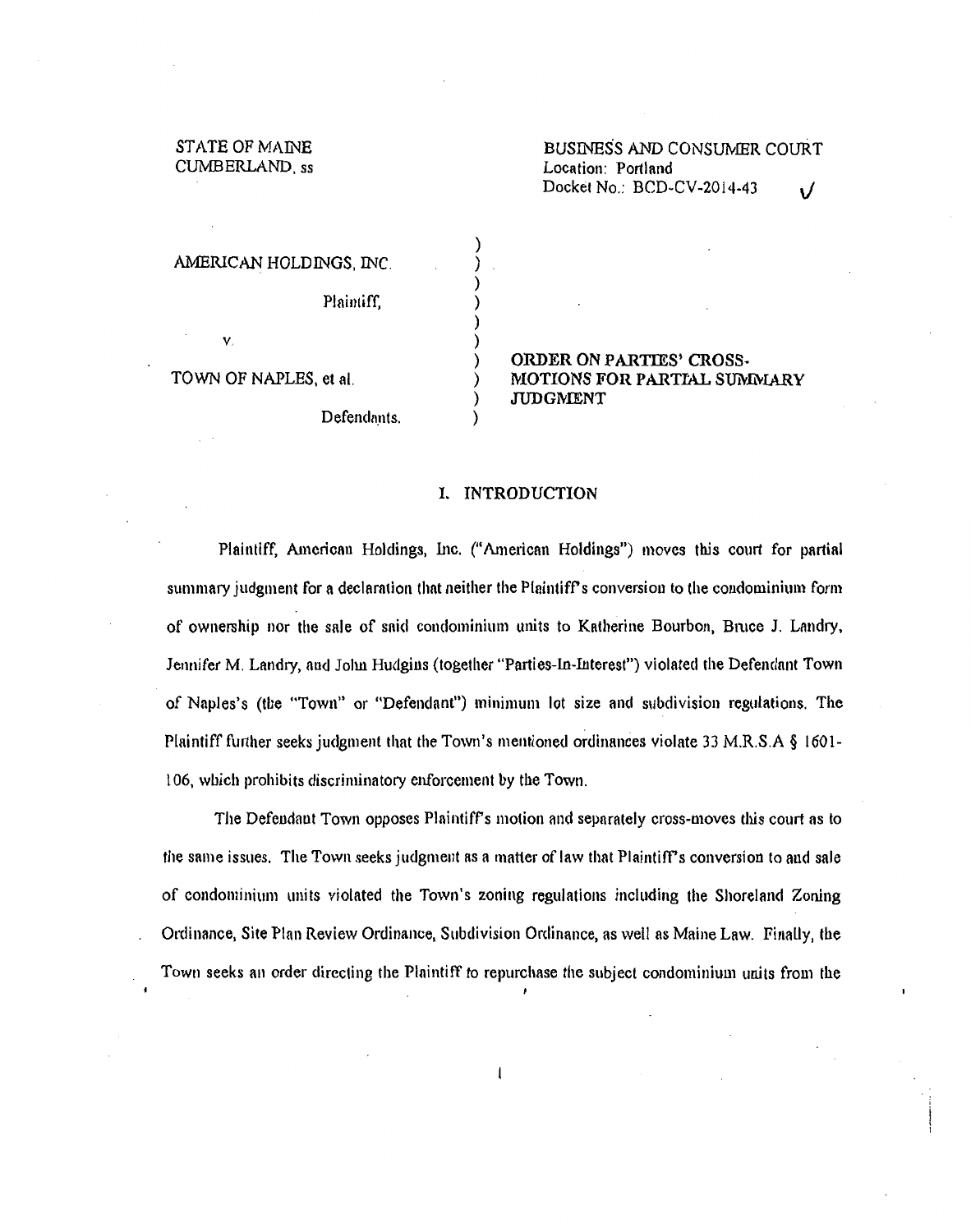Defendaut Parties-in-Interest and to reintegrate the property and buildings as it existed prior to the formation of the condominium.

Defendant Parties-in-interest request that this court deny the Town's motion and move this court for summary judgment in their favor as to the Town's First Amended Counterclaim.

### II. MATERIAL FACTS

American Holdings is a corporation duly organized under the laws of the State of Maine. (Def.'s Addt') S.M.F.  $\int$  3.)<sup>1</sup> In 1999 American Holdings purchased Sunnyside Village located in the Town of Naples.<sup>2</sup> (Pl.'s S.M.F.  $\parallel$  1; Def.'s Opp. S.M.F.  $\parallel$  1.) At the time the Plaintiff purchased the property, the Village contained seven (7) stmctures iucluding:, a main building, a 2-car garage, a mobile home, and four cottages.<sup>3</sup> *Id.* In 2006, the Plaintiff began operating Sunnyside Village as a condominium.<sup>4</sup> (Pl.'s S.M.F.  $\parallel$  2; Def.'s Opp. S.M.F.  $\parallel$  2.) Prior to 2006, several changes and alterations were made to the main building and the garage structures at Sunnyside Village. (Def.'s Addt'l S.M.F.  $\P$  17.) The Town argues that the changes constitute changes in use for which Town approval was required.<sup>5</sup> *Id.* Christopher Merrill, acting as an employee of American Holdings,

<sup>&</sup>lt;sup>1</sup> American Holdings is owned by Barbara and Khristopher Klimek (collectively the "Klimeks"). (Def.'s Addt'l S.M.F.  $\Psi$ 4.) Barbara serves as the Vice President and Khristopher serves as the President of the corporation. *Id.* From the time the Klimeks took control until 2012, an individual by the name of Christopher Merrill wns employed by Americnn Holdings nnd subsequently ncted ns wnunger of Sunnyside Village, (Def.'s Addt'l S.M.F. 95.) Merrill also served as Secretary of the corporation and oversaw or personally handled the operation of Sunnyside Village from 1999 to 2012. (Pl.'s Rep. S.M.F. **?** 6.)

<sup>&</sup>lt;sup>3</sup> Edward and Thelma Torres owned and operated Sunnyside Village prior to 1999. (Def.'s Addt'l S.M.F. ? 3 1.)

<sup>&</sup>lt;sup>3</sup> The previous owners had attempted to convert one of the commercial spaces on the property to a residential unit. However, the Board rejected the Torreses request to do so. (Def.'s Addt'i S.M.F.  $\overline{q}$  II.) <sup>4</sup> Defendants contends that filing of a declaration of condominiums had no effect because they were done

fraudulently by a person lacking authority to bind the corporation. (Def.'s Opp. S.M.F. **7** 3.) *5* When American Holdings purchased Sunnyside Village, Wren Construction rented the first floor of the

main building. The unit was a single unit with ono large area. After Wren Construction vacated, American Holdings, converted the open space into efficiency-style apartments by adding a separating wall. (Def.'s Addt'l S.M.F. <sup> $\epsilon$ </sup>[ 18-21.) American Holdings then reconverted the space into its business office. (Def.'s Addt'l S.M.F.  $\Psi$  23-24.) Further, the garage unit was transfonned and modified to include a window, an interior wall structure, toilet, interior plumbing.<sup>1</sup> The plumbing was not connected to a septic tank. (Def.'s ' Addt'l S.M.F "[1] 26-27.) The Town of Naples notes that no building permits were pulled or authorized for the work done to the garage. (Def.'s Addt'l S.M.F  $\frac{6}{3}$  27.) Plaintiff denies that any use on the property was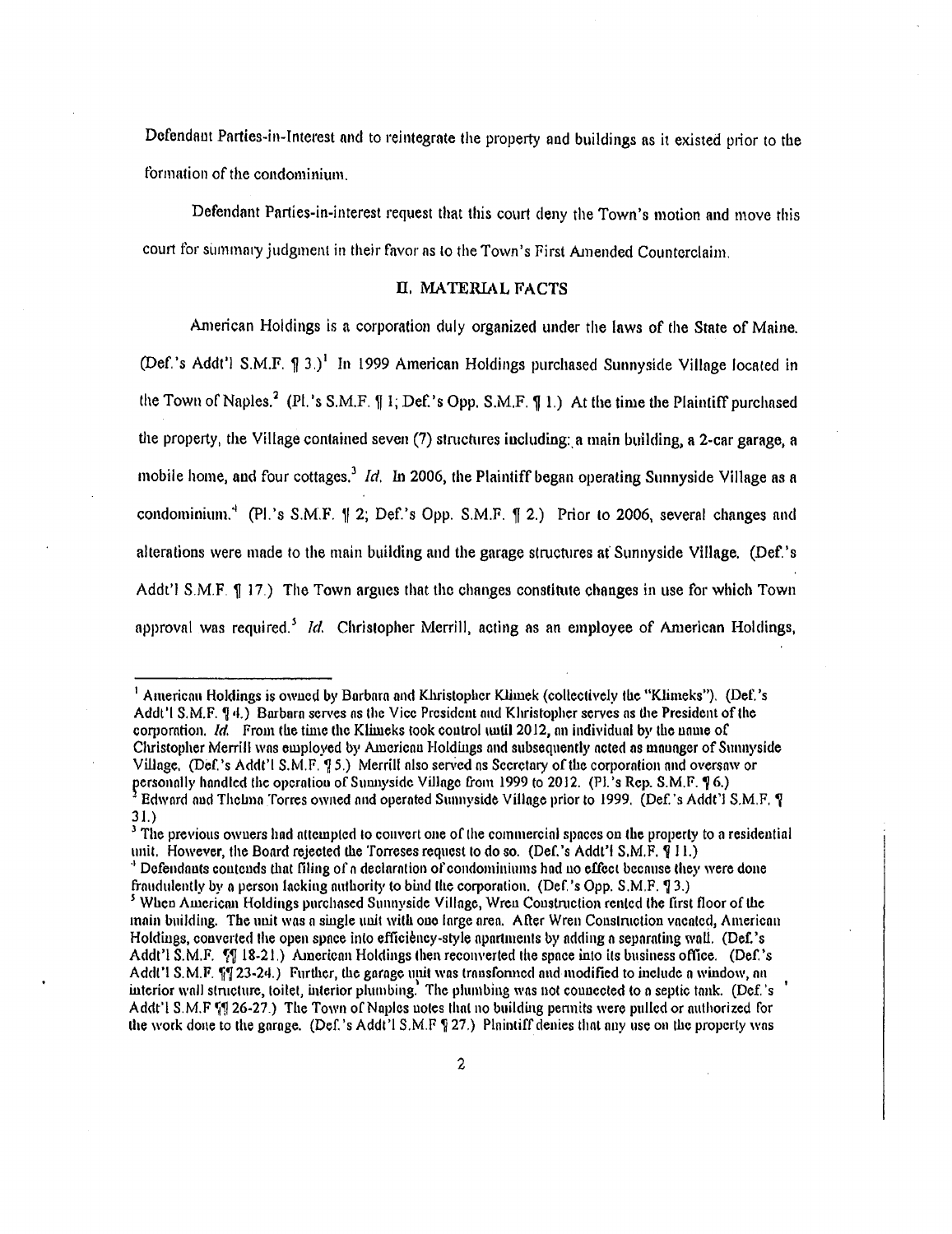completed the work on the various units on the property.<sup>6</sup> (Def.'s Addt'l S.M.F.  $\text{\$28.)}$ ) Khristopher Klimek claims to have been unaware of the changes made to the property until after Merrill was ultimately fired. (Rep. Addt'l S.M.F.  $\sqrt{28}$ .) The Town claims that it was unaware of any changes made to the property until 2013. (Def.'s Addt'l  $S.M.F. \nsubseteq 32$ .) The Town further contends that neither prior nor current Code Enforcement Officers were aware of any alterations or changes in use to the property.<sup>7</sup> (Def.'s Addt'l S.M.F.  $\P$  33.)

In 2005, Khristopher Klimek was diagnosed with cancer. (Def.'s Addt'l S.M.F. 1935.) While Mr. Klimek was recovering from his illness, Christopher Merrill filed a declaration to establish Sunnyside Village Condominium Association.<sup>8</sup> (Def.'s Addt'l S.M.F.  $\lvert \rvert$  36.) Merrill signed the document as "Vice President" of American Holdings. (Pl.'s Rep. Addt'l S.M.F.  $\parallel$  40; Def.'s Addt'l S.M.F.  $\parallel$  39.) Since the Declaration was filed, there have been three amendments to the document. Merrill signed two of the three amendments.

In 2012, American Holdings sold three (3) cottage condominium units to the Defendant Parties-in-Interest.<sup>9</sup> (Pl.'s S.M.F.  $\parallel$  3; Def.'s Opp. S.M.F.  $\parallel$  3.) Unit 4 was sold to John Hudgins. (Def.'s Addt'l S.M.F \[ 47.) Thereafter, on August 16, 2012, Units 1 and 2 were sold to Katherine Bourbon. Bourbon conveyed Unit 2 to the Landrys on the same day. (Def.'s Addt'l S.M.F 9 56.)

commercial in nature. (Rep. Addt'l S.M.F.  $\P$  14.) The Plaintiff contends that Khristopher Klimek had no involvement in the operation of Sunnyside Village during this period. (Rep. Addt'l S.M.F.  $\P$  21). <sup>6</sup> Christopher Merrill understood that work performed on building in the Town required approval by the Town. *(Def.'s Addt'l S.M.F.*  $\sqrt{9}30$ *.)* 

The Plaintiff denies that the Town was unaware of Plaintiffs projects and contends that Khristopher Klimek was under the impression that no permits were needed because the Code Enforcement Officer, Rence Corter hnd seen photographs ofthe work. Further, Piniutiff contends thnt John Thompson, the previous Code Enforcement Officer had authorized the construction, as there was no increase to the buildings footprint.<br>(Pl.'s Rep. Addt'l S.M.F. 9 34.)

<sup>&</sup>lt;sup>8</sup> Defendants contend that Mr. Klimck had previous discussions with Merrill regarding the possibility of establishing the condominium form of ownership and creating condos from the units within Sunnyside Village. (Def.'s Addt'l S.M.F ?! 38-39.) However, the Plaintiff denies this assertion. (Rep. Addt'l S.M.F. !!)<br>37.) On November 16, 2006, a Declaration of Condominiums was filed with the Cumberland County Registry of Deeds.<br><sup>9</sup> Defendants deny that the cottages were seasonal as no such restrictions were mentioned when the property

was sold to the Defendants. (Def.'s Opp.  $S.M.F. \$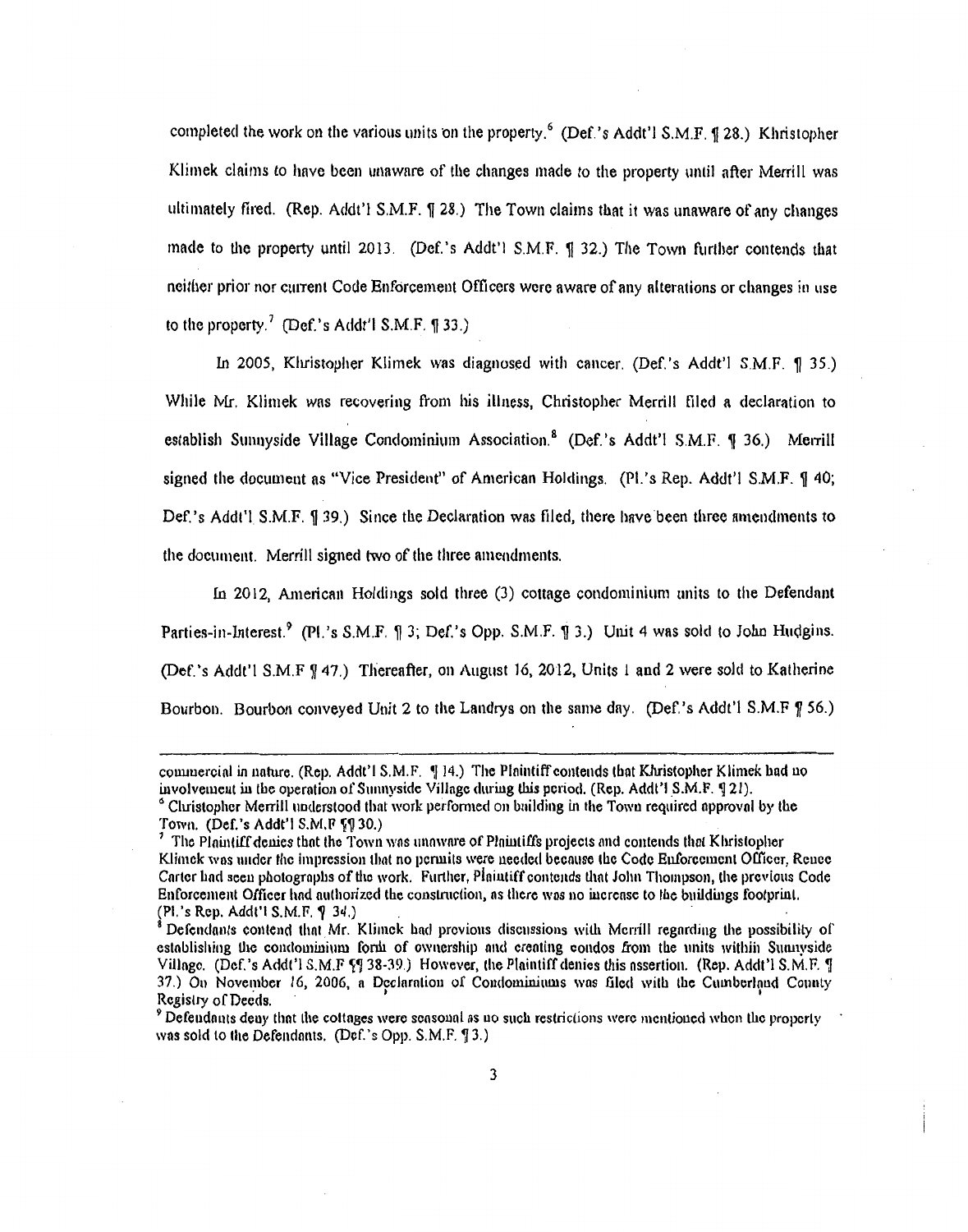In October of 2012, Renee Carter became the Code Enforcement Officer for the Town of Naples. (Def.'s Addt'l S.M.F ¶ 59.) Believing that Mr. Klimek had a valid permit from the previous Code Enforcement Officer, Ms. Carter did not issue a "stop work" order for the ongoing projects. *!d.*  However, in June 2013, Ms. Carter noticed a contractor's vehicle at the site and inquired into the new projects. (Def.'s Addt'l S.M.F ¶ 65.) The contractor informed Ms. Carter that a kitchen wasbeing added to the garage unit. (Def.'s Addt'l S.M.F \[ 67-68.) At that time Ms. Carter stopped the projects.

In 2014, the Town asserted violations of the Town's subdivision and minimum lot size ordinances. The Code Enforcement Officer demanded that American Holdings repurchase the condominium units and restore the property to its pre-2006 use. (Pl.'s S.M.F. ¶ 4; Def.'s Opp. S.M.F.  $\P$ 4.) The Town has adopted separate Minimum Lot Size, Shoreland Zoning, Land Use, and Zoning ordinances. (Pl.'s  $S.M.F.$   $\parallel$  5; Def.'s Opp.  $S.M.F.$   $\parallel$  5.) Plaintiff contends that there is no restriction in the various zoning ordinances prohibiting it from converting property to the condominium form of ownership. Id. The Defendants, on the other hand, believe the facts demonstrate that American Holdings' actions violated the Town's Shoreland Zoning Ordinance, Site Plan Review Ordinance, Subdivision Ordinance, and Maine Law. (Def.'s Opp. S.M.F.  $\P$  4.) On May 14, 2014, Ametican Holdings filed a third amendment to the condominium declaration. (Def.'s  $\Delta d d t'$  I S.M.F  $\frac{1}{3}$  87.) In said document American Holdings reduced the total number of condominium units to seven consisting of four cottages, a main building, a mobile home, nnd a garage structure. (Def.'s Addt'l S.M.F. ¶ 89.)

The Town of Naples has a definitional Ordinance.<sup>10</sup> (Pl.'s S.M.F.  $\parallel$  6; Def.'s Opp. S.M.F.  $\parallel$ 6.) The Plaintiff contends that Sunnyside Village today contains an identical mix of dweflings

 $10$  The Town believes that the appropriate authority for determination in this case is a 1990 and a 1992 planning board decision as well as a more recent 2014 decision where the Planning Board found that conversion of property into a condominium form of ownership constitutes an illegal subdivision and requires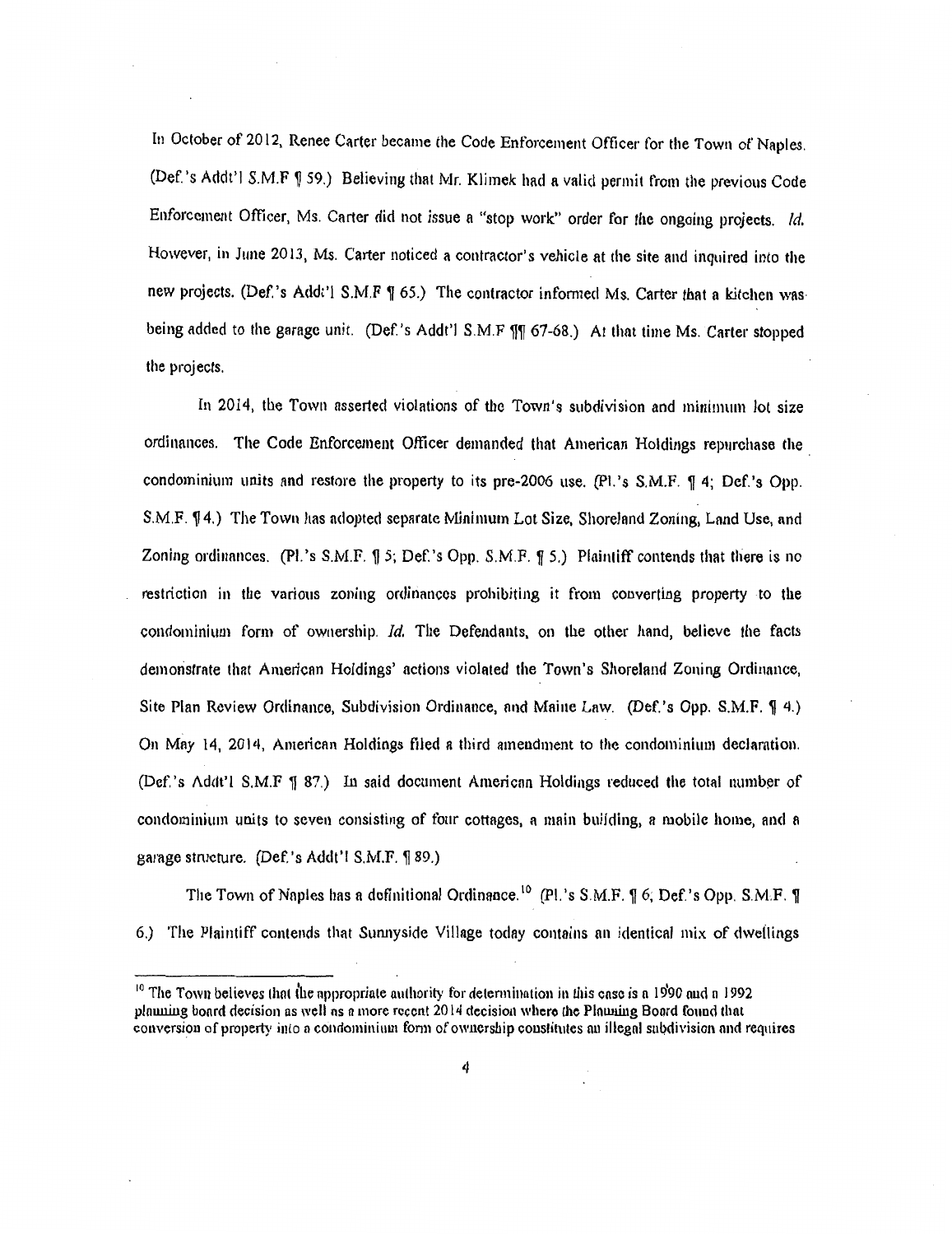recognized by the Ordinances of the Town of Nnples ns existed when the property was purchased by American Holding in 1999. However, the Town denies this assertion. The Town contends thnt previous non-conforming uses for the garage on the property do not allow for residential uses.<sup>11</sup> (Def.'s Opp. S.M.F. 17.)

#### III. STANDARD OF REVIEW

M.R. Civ. P. 56(c) instructs that summary judgment is warranted "if the pleadings, depositions, answers to interrogatories, and admissions on file, together with the affidavits, if any .. show that there is no genuine issue as to any material fact set forth in those statements and that any patty is entitled to a judgment as a matter of law." To survive a motion for summary judgment, the opposing party must produce evidence that, if produced at trial, would be sufficient to resist a motion for a judgment as a matter of law. *Rodrigue v. Rodrigue,* 1997 ME 99,  $\sqrt{\frac{1}{2}}$  8, 694 A.2d 924. For purposes of summary judgment, "[a] material fact is one that can affect the outcome of the suit." *Burdzel v. Sobus,* 2000 ME 84, ¶ 6, 750 A.2d 573 (citing Kenny *v. Dep't of Human Services,* 1999 ME 158, ¶ 3, 740 A.2d 560); see also McIlroy v. Gibson's Apple Orchard, 2012 ME 59, ¶ 7, 43 A.3d 948. A genuine issue exists when sufficient evidence supports a factual contest to require a fnct-ftnder to choose between competing versions of the truth nt trial. *Sue Presco/1 v. Ta.r*  Assessor, 1998 ME 250,  $\frac{1}{3}$  5, 721 A.2d 169 (citing *Garside v. Osco Drug, Inc.*, 895 F.2d 46, 48 (1st Cir. 1990)).

A pArty wishing to avoid summary judgment must present a *prima facie* case for each element of a claim or defense that is asserted. *See Reliance Nat '1/ndem. v. Knowles Indus. Servs.,*  2005 ME 29,  $\P$  9, 816 A.2d 63. "If material facts are disputed, the dispute must be resolved through fact-finding." *.Curtis v. Porter*, 2001 ME 158,  $\int$  7, 784 A.2d 18. When the court rules on a motion

npprovnl under the Town Ordinonces due to specific minimum lot size nnd shorelnnd zoning issues. (Def. 's Opp.  $S.M.F. \S 6.$ 

<sup>&</sup>lt;sup>11</sup> The Defendant contends that the garage has been almost completely converted into residential use and now has a kitcheu, bathroom, and a bedroom. (Def.'s Opp. S.M.F. 17.)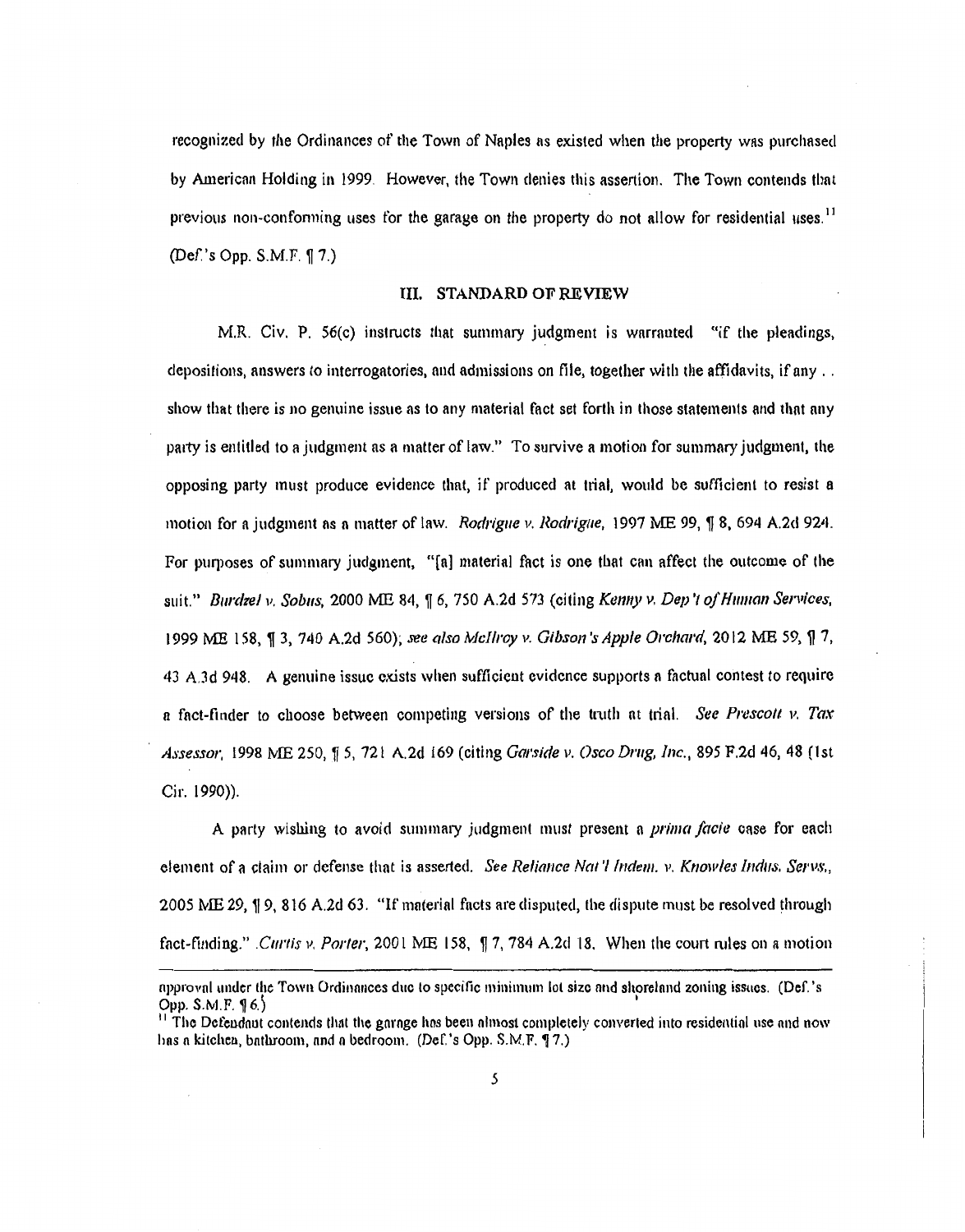for summary judgment, "'[it] is to consider *only* the portions of the record referred to, and the material facts set forth, in the Rule 7(d) statements."" *Handy Boat Serv., Inc. v. Prof'l Servs., Inc.,* 1998 ME 134,  $\frac{6}{3}$  16, 711 A.2d 1306 (quoting *Gerrity Co. v. Lake Arrowhead Corp., 6*09 A.2d 293 (Me. 1992)). The court will view the evidence in light most favorable to the non-moving party. *See, Steeves v. Bernstein, Shm; Sawyer & Nelson, P.A.,* 1998 ME 210, ¶ 11, 718 A.2d 186.

#### IV. DISCUSSION

### A. The Declaration of Condominium and Subsequent Amendments Are Valid

On November 16, 2006, Christopher Merrill, the acting Secretary of American Holdings, filed a Declaration of Condominium (the "Declaration") and established the "Sunnyside Village Condominium Association." Mr. Merrill signed the Declaration as "Vice President" of the corporation. Both Khristopher and Barara Klimek indicated in their depositions that the Declaration and subsequent amendments were filed without authorization of American Holdings nnd were fraudulent.<sup>12</sup> (Def.'s Addt'l S.M.F.  $\P$  $\P$  43-44.) The Defendants argue that Merrill lacked authority to bind American Holdings and therefore the Declaration is invalid. (Def.'s Mot. 10.) Under this argument, the Sunnyside Condominium was never established and the property remnins as it wns in 2006. (Def. 's Mot. 11.)

#### 1. Agency and Authority in General

"Whether an agency relationship exists is a question of fact." *QAD Investors, Inc. v. Kelly,*  2001 ME 116, ~ 18, 776 A.2d 1244 (citing *Williams v. lnvemess C01p.,* 664 A.2d 1244, 1246-47 (Me. 1995); *Clapperton v. United States Fidelity & Guar. Co.*, 148 Me. 257, 266, 92 A.2d 336, 341 (1952)). Agency is the fiduciary relationship "which results from the manifestation of consent by

 $<sup>12</sup>$  At the time the Declaration was filed Khristopher Klimek was recovering from cancer and was</sup> incnpncitated. (Dcf.'s Addt'l S.M.F.  $\Pi$  34-35.) While the Plaintiff questions the materiality of this fact, the court finds that Mr. Klimeks capacity is material in determining whether the corporation was appropriately bound to the Declaration of Condominium.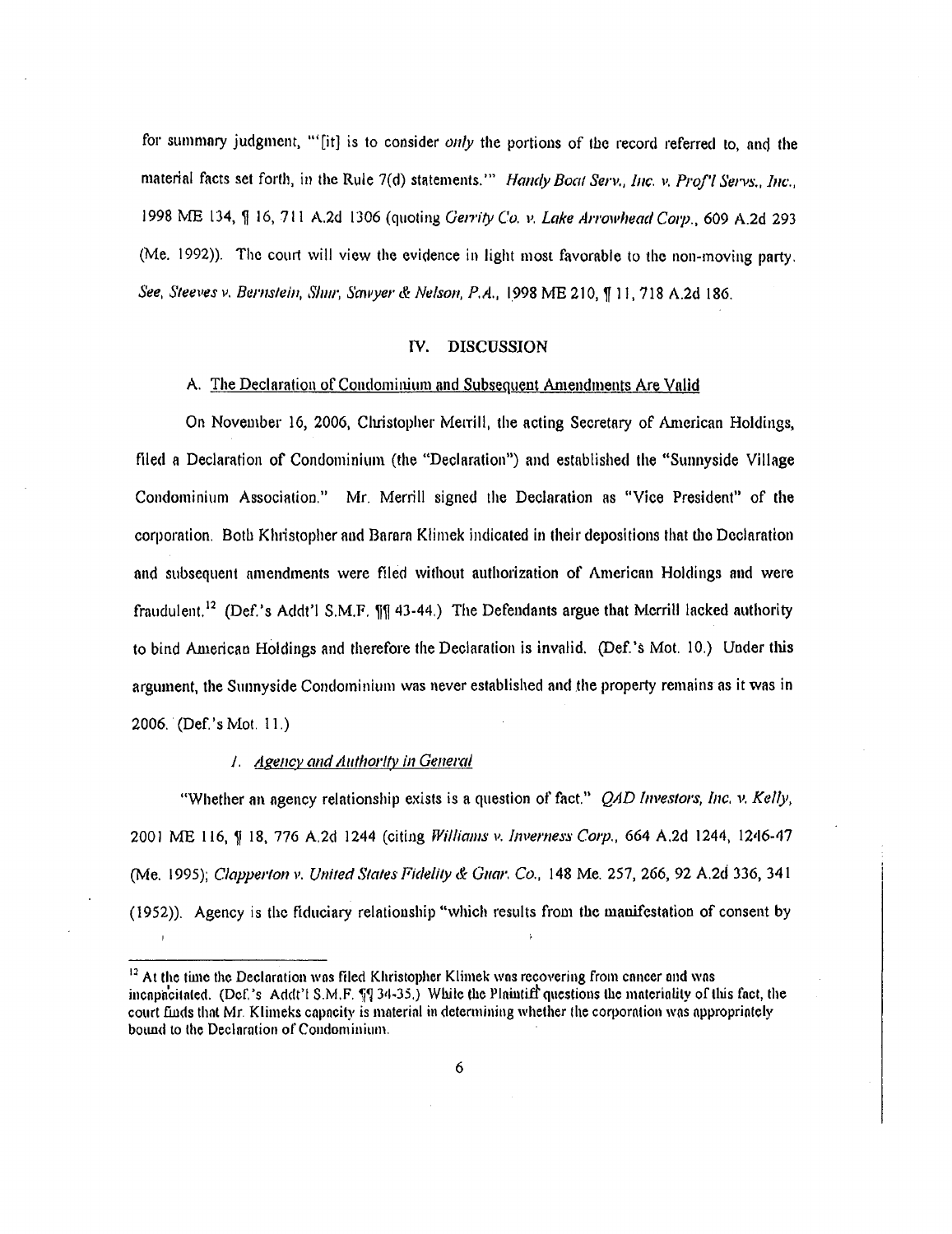one person to another that the other shall act on his behalf ond subject to his control, and consent by the other so to act." *Libby v. Concord Gen. Mut. Ins. Co.*, 452 A.2d 979, 981 (Me. 1982) (citing *Defosses v. Notis,* 333 A.2d 83, 86 (Me. 1975)); *see also J&E Air, Inc v. Stale Tax Assessor,* 773 A.2d 452, 456 (Me. 2001). In this case, it is undisputed that Christopher Merrill was employed by, and held himself out as an agent for American Holdings at the time he entered into the Declaration of Condominium. (Def.'s Addt'l. S.M.F.  $\parallel$  5; Pl.'s Rep. S.M.F  $\parallel$  5.)

The scope of an agent's authority to act on behalf of the principal or corporation is determined by the intention of the principal or by the manifestation of that intention to the agent. Express authority is "that authority which is directly granted to or conferred upon the agent ... in express terms by the principal .... " *Stevens v. Frost,* 140 Me. J, 7, 32 A.2d 164 (1943). It is undisputed that there was no express authority in this case granting Merrill the authority to enter into a binding declaration of condominium. Both Khristoper and Barbara Klimek have indicated that Merrill's actions were unauthorized and fraudulent. (Def.'s Addt'l. S.M.F. ¶ 43; Pl.'s Rep. S.M.F.  $\oint$  43.) Thus, Merrill acted outside the scope of any actual express authority.

#### 2. *Apparent Authority*

"Apparent authority is authority which, though not actually granted, the principal knowingly permits the agent to exercise or which he holds him out as possessing. Apparent authority exists only when the *conduct of the principal* leads a third party to believe that a given party is [its] agent."<sup>13</sup> *OAD Investors, Inc. v. Kelly,* 2001 ME 116,  $\parallel$  19, 776 A.2d 1244; see also Restatement (Second) of Agency § 8 (1958). "[T]he third person must believe the agent to be authorized."

See also Williams *v. Inverness Corp.*, 664 A.2d 1244, 1246 (Me. 1995)

<sup>&</sup>lt;sup>13</sup> The *Restatement (Second) of the Law of Agency* § 267 (1958) provides:

One who represents that another is his servant or other agent and thereby causes a third person justillnbly to rely upon the core and skill of such apparent ngent is subject to liability to the third person for harm caused by the lack of care or skill of the one appearing to be a servant or other agent ns if he were such.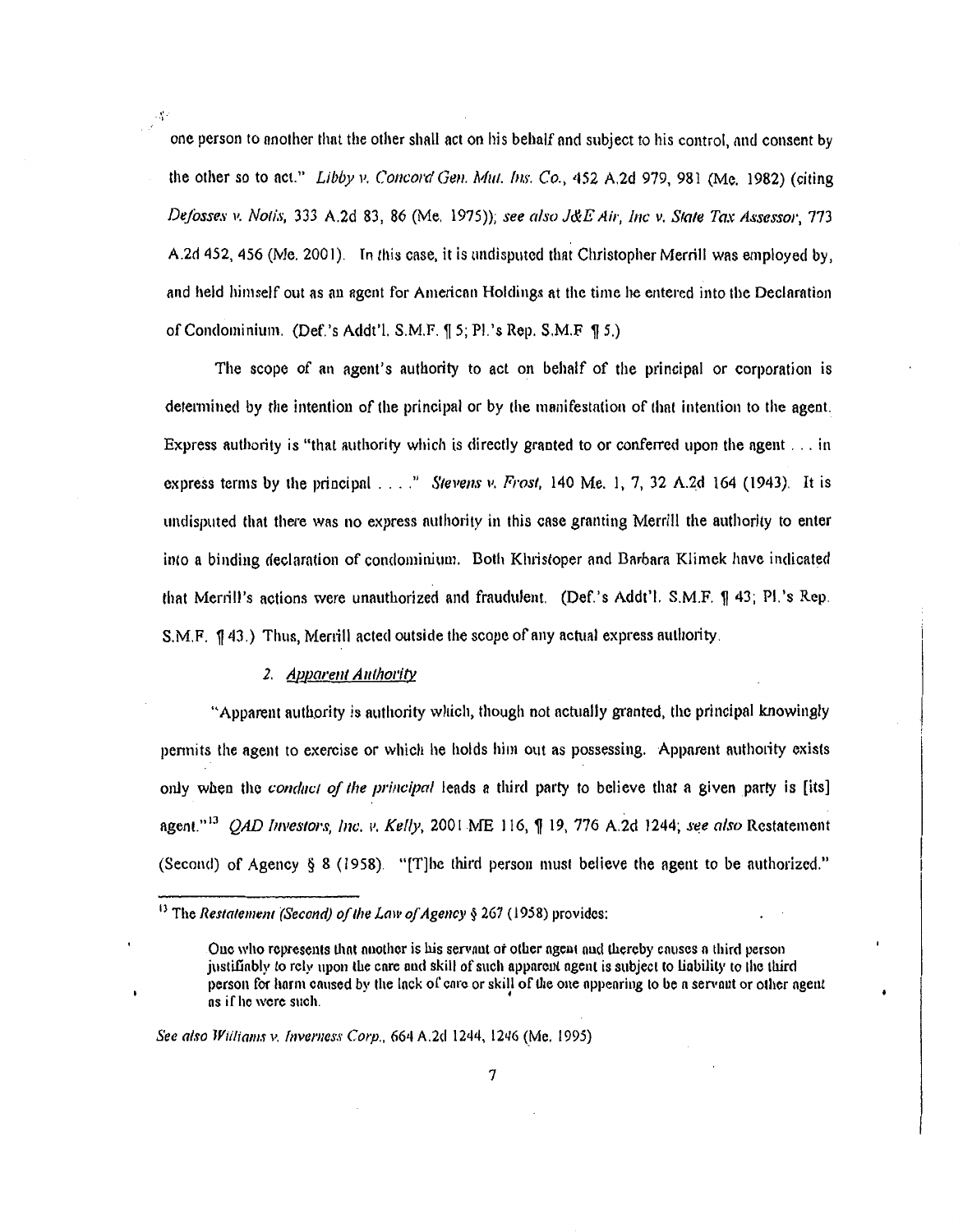Restatement (Second) of Agency § 8 cmt. C; see also Restatement (Third) of Agency § 2.03 cmt. c ("Apparent authority holds a principnl accountable for the results of third-party beliefs about an actor's authority to act as an agent when the belief is reasonable and traceable to a manifestation of the principal.")

In this case, a third party could reasonably believe that Merrill was acting with the requisite authority in his capacity as n corporate officer of American Holdings and as manager of Sunnyside Village.<sup>14</sup> However, the court need not draw a legal conclusion as to this issue. The court finds based on undisputed facts that even if Christopher Merrill lacked apparent authority, the Klimeks' subsequent conduct ratified the declaration of condominium and accompanying documents, including the first and second amendments executed by Merrill.

#### 3. Ratification

An agent can bind the principal only if all terms and conditions have been authorized. *Hendrickson* 11. *Wright,* 285 A.2d 839, 842 (Me. 1971) (citing *Swtjt v. Erwin,* 104 Ark. 459, 148 S. W. 267 ( 1912)). If the principal is to be bound by *unauthorized* acts of au agent the principal must know all of fncts regarding said unauthorized act. <sup>15</sup>*!d.* (citing *Gould v. Maine Fanners Mutual Fire Ins. Co., 114 Me. 416, 96 A. 732 (1916)).* In other words:

<sup>&</sup>lt;sup>14</sup> See Steelstone Indus., Inc. v. N. Ridge Ltd. P'ship, 1999 ME 132,  $92$ , 735 A.2d 980. In Steelstone, The Law Court determined that the principal negligently held its sub-contractor out as its agent. The court reasoned that it could infer that the principal authorized the agent to contact prospective subcontractors. Similarly, in this case, Merrill managed the day-to-day operations of Sunnyside Village. It is undisputed here that the Klimeks were aware of Merrill's dealings and work with the property as they hired and continued to employ him.

 $15$  According to the Restatement (Second) of Agency:

Ratification is the affirmance by a person of a prior act which did not bind him but which was done or professedly done on his account, whereby the act, as to some or all persons, is given effect as if originally authorized by him  $\dots$ . Affirmance is either (a) a manifestation of an election by one on whose account an unauthorized act has been done to treat the act as authorized, or (b) conduct by him justifiable only if there were such an election. An affirmance of an unauthorized transaction can be inferred from a failure to repudiate it.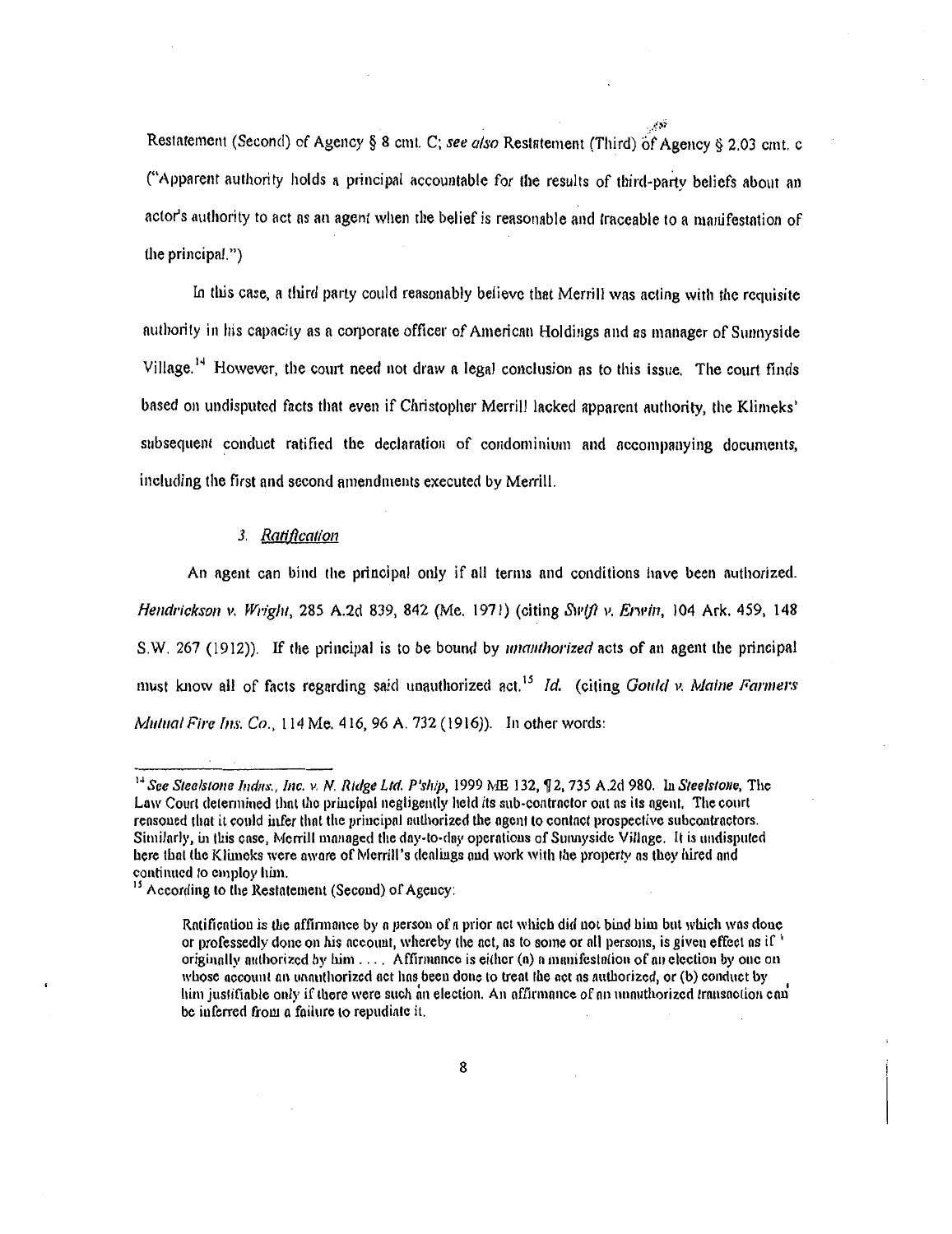When the principal receives the benefits of an unauthorized act of his agent, when he is apprised of the facts, if he has suffered no prejudice and can make restitution, he must elect whether to ratify or disaffirm and if he decides not to ratify he must return the fruits of the unauthorized act within a reasonable time.

*QAD Investors, Inc. v. Kelly, 2001 ME 116, ff 21, 776 A.2d 1244 (citing Perkins v. Philbrick, 443* A.2d 73, 75 (Me. 1982)). In this case, the Klimeks continued to operate Sunnyside Village under the condominium form of ownership after Merrill entered into the Declnrntion in 2006. American Holdings actively advertised the condominimn units and Khristoplier Klimek willingly signed the Third Amendment to the Declaration. At the time he entered into said Amendment it is undisputed that he was well aware of the facts concerning Merrill's fraudulent signature as Vice President of the corporation and the ramifications of the original Declaration filed in 2006.<sup>16</sup>

Thus. because it is uridisputed both that American Holdings continued to operate Sunnyside Village as a condominium after Christopher Merrill's misrepresentation, and that the corporation did not repudiate his actions, the Declaration of Condominium was ratified and accepted by American Holdings notwithstanding the fraudulent actions of Merrill.

B. Change in Use

ł

The Town contends that the Plnintifrs chnnge to the condominium form of ownership discontinued the prior "commercial uses" and changed the character of the residential uses. (Def. 's Opp. Mot. 12.) At the time the Plaintiff purchased the subject property in 1999, Sunnyside Village operated legally existing non-conforming residential and commercial uses. The property consisted of:

One year-round 70' home including a two-car garage;

*QAD Investors, Inc. v. Kelly,* 2001 ME 116,  $\sqrt{22}$ , 776 A.2d 1244, 1250 (internal citations omitted). In Perkins v. Philbrick, the Law Court denied that ratification had taken place where an individual was unaware his lawyer had forged his name on settlement documents. The Court noted "[f]or ratification of an ngent's actions to occur, it is necessary that all material facts be known by the principal." 443 A.2d 73, 75 (Me. 1982) (citiug *Nend11ckson v.* 1J *rtgJu,* Me., 285 A.2d 839 ( 1971)). However. iu this case, it is undisputed that the Klimek's affirmatively elected to continue with the condominium form of ownership nfler they became ownre of his fraudulent conduct.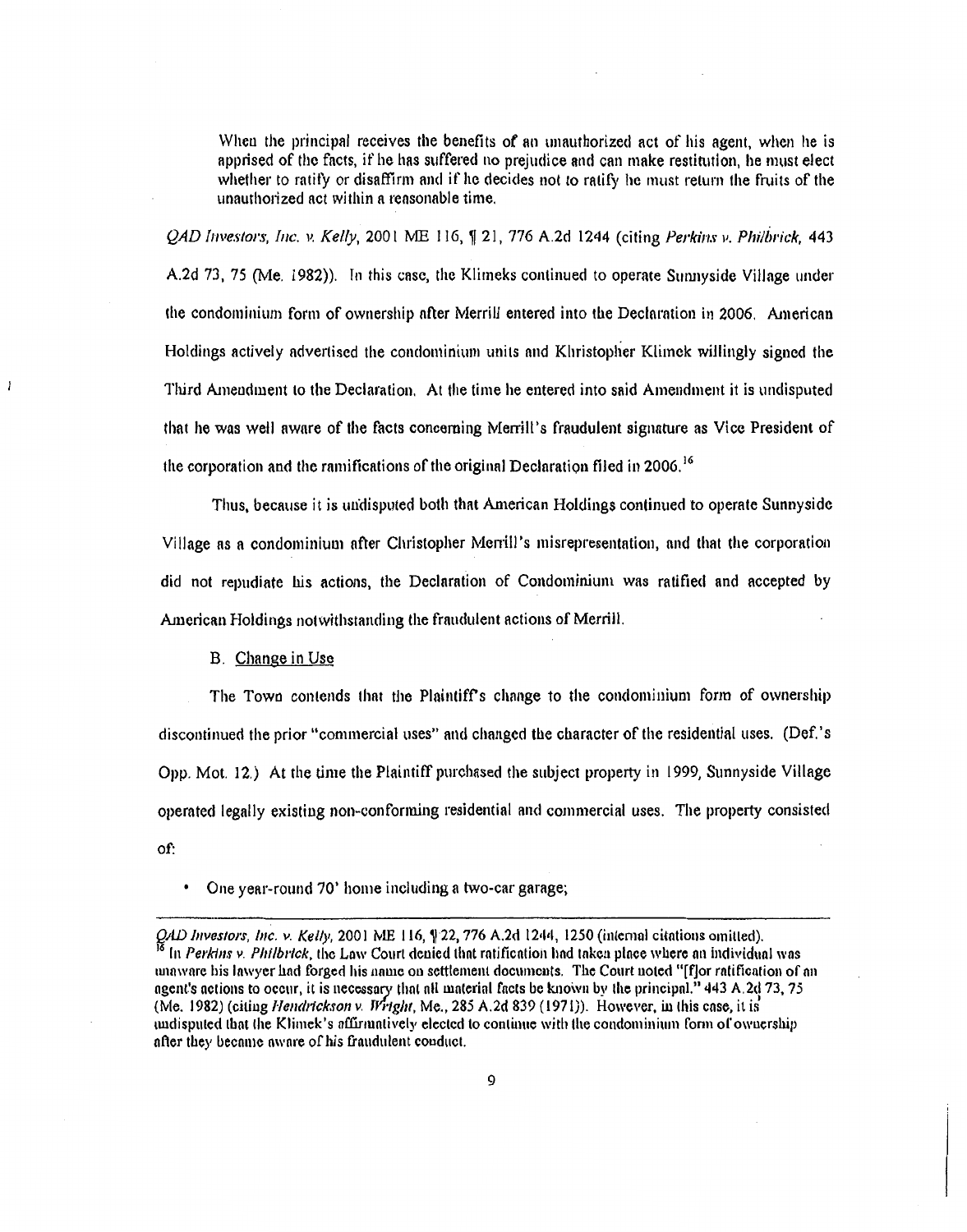- Four seasonal camps with a total of seven (7) bedrooms;
- One year-round trailer with two (2) bedrooms; and
- One building containing two apartments (4 bedrooms total) and 3 commercial units .

(Def.'s Addt'l S.M.F.  $\llbracket \llbracket$  10-12.) Upon acquisition of the property, the Plaintiff continued to operate in accordance with the property's pre-existing uses. The operation consisted of short-term and seasonal cottage rentals as well as a commercial tenancy on the first floor of the main building. The space was leased to Wren Construction.<sup>17</sup> (Def.'s Addt'l S.M.F.  $\{$  18)

### *1. The Plaintiff's Change to the Condominium Form o( Ownership Does Not Constitute an Expansion or Intensification o( Use*

In Maine, "a mere change in ownerships does not constitute a change in use .... In order to constitute a change in use, an alteration in the character aud qunlity of the use will suffice; an increase in the intensity or volume will not suffice." *Wachuselt Proprctfes Inc. v. Town of Chinct*  2008 WL 7055411 (citing *Keith v. Saco River Corridor Comm'n,* 464 A.2d 150, 155-56 (Me. 1983)). Here, the undisputed facts indicate that no additional residential or dwelling units were created. Rather, the Declaration of Condominium only changed the ownership of the property into a multi-owner structure with divided interest in the individual units.

The Town expresses concern that the seasonal use of the units may develop into year-round use by owners. The Town contends that by allowing previously seasonal units to operate on a year· round basis there will be a greater adverse impact on the subsurface sewerage system and an increase in septic waste.<sup>18</sup> (Def.'s Opp. Mot. 14.) In support, the Town cites *Oman v. Town of Lincolnville.* In *Oman* the plaintiff proposed to sell pre-existing seasonal cabins and a house as

<sup>&</sup>lt;sup>17</sup> The parties disagree as to whether the space leased to Wren Construction constituted a "commercial" or "residential" or "residential" use. The court addresses this question below.

 $<sup>18</sup>$  Pursuant to Section 12(D)(3) of the Town's Shoreland Ordinance:</sup>

An existing non-conforming use may be changed to another non-conforming use provided that the proposed usc hns no grenter ndverse impnct on the subject nnd ndjncent properties nnd resources, including water dependent uses in the CFMA district, than the former use, as determined by the Code Enforcement Officer. The determination of no greater adverse impact shall be made according to criteria listed in  $12(C)(5)$  above.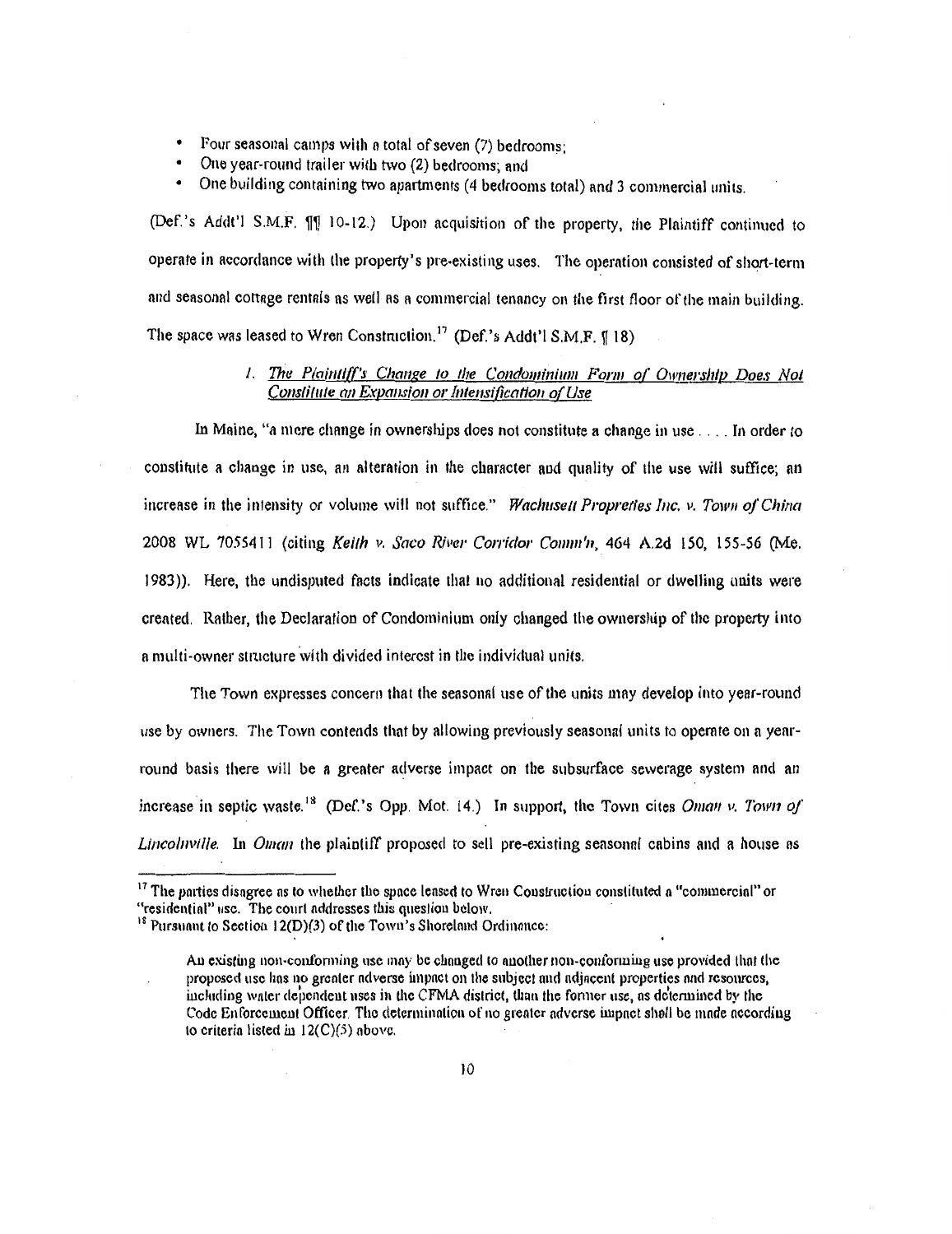individual condominium units. The Law Court upheld the decision of the Zoning Board of Appeals that the plaintiff's proposal constituted a change in use and, as a result, required compliance with the Town's minimum lot requirement. 567 A.2d 1347, 1348 (Nie. 1990). However, *Oman* is easily distinguishable. Central to the Law Court's decision was the definition of the tenn "dwelling unit" in the Town's ordinance. The ordinance in *Oman* did not include "seasonal property" in its definition. *!d.* 1348. The Court determined that "rental cabins serving [a] transient population were not 'dwelling units' within the meaning of the zoning ordinance and, accordingly, [the] conversion to condominiums would involve creation of nine individual dwelling units out of former single use, each of which would be required to comply with minimum lot requirement." */d.* 

The Town of Naples, on the other hand, defines "dwelling unit" in *its* Definitional Ordinance as: "a room or group of rooms designed fmd equipped exclusively for use as permanent, *seasonal* or temporary living quarters for only one family, including provisions for living, cooking and eating." *See* Town of Naples Definitional Ordinance (emphasis added). Thus, the Town cannot establish a change in use using the same rationale provided by the Law Court in *Oman.* Rather, the court finds that this case is more in line with *Keith v. Saco River Corridor Comm'n,* 464 A.2d 150, 154 (Me. 1983).

In *Keith*, the owner of a grandfathered parcel proposed to sell and divide the land into four separate lots.<sup>19</sup> *Id.* at 152. The land was traditionally occupied by tenants. Although the property was lawfully non-conforming, the Town contended that the owner's division and sale proposal would destroy its grandfathered status. *!d.* at 153. The Law Court found that "the proposed shift from tenant-occupation to owner-occupation of the delineated lots did not constitute and extension,

<sup>&</sup>lt;sup>19</sup> "The plot contained a duplex residence, and two detached single-family houses with garage, each dwelling being served by its own utility and sewage disposal system." Ketth, 464 A.2d at 152.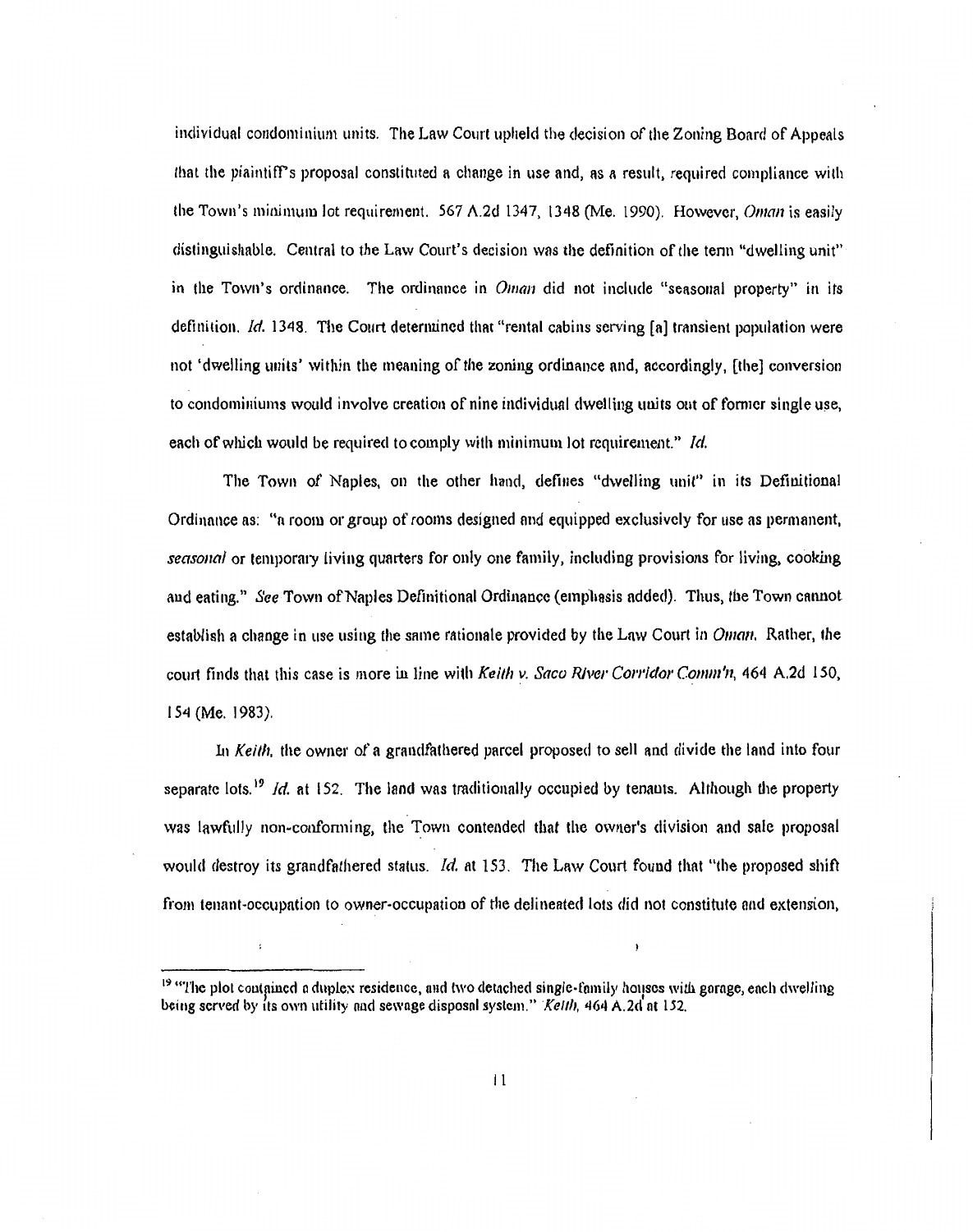expnnsion or enlargement of the existing nonconforming use so as to defeat the grandfathered status

of the property." *!d.* at 152. The Court noted:

The central point ... when denling with nonconfonning buildings or uses is, that it is the building or the land that is 'grandfathered' and not the owner. ... Once a nonconforming use or building is shown to exist, neither is affected by the user's title or possessory rights in relation to the owner of th'e land.

*ld.* at 154. The Law Court went on to established the following test to detennine whether the use of a particular property fits within the grandfathered non-conforming use:

(I) whether the use reflects the "nature and purpose" of the use prevailing when the zoning legislation took effect; (2) whether there is created a use different in quality or character, as well as in degree, from the original use, or (3) whether the current use is different in kind in its effect on the neighborhood

*Id.* nt 155.

In this case, under the Plaintiff's condominium proposal, the property will continue to be used seasonally, no expansion of existing buildings or units will or has occurred. Further, even if the condominium owners use the units year-round as opposed to seasonally, the Law Court has held "where the original nature and purpose of the enterprise remain the snme, and the nonconforming use is not changed in character, mere increase in the amount or intensity of the nonconforming use within the same area does not constitute an improper expansion or enlargement of such nonconforming use. *Frost v. Lucey,* 231 A.2d 441, 448 (Me. 1967).

### *2. Residential and Rental Property Operations Are Not "Commercial Uses'' Under Both Stale Law and the Towns' Definitional Ordinance.*

The Law Court has held that rental property is more appropriately deemed a "residential" as opposed to a "commercial" use. For example, in Silsby *v. Belch*, the court found that:

A person residing in an apartment building is not, by virtue of residing in an apartment engaged in commerce or working 'having profit as [her] primary aim.' The fact that a resident pays some manner of rent to a building owner, creating a profit in some instances  $\cdot$  and in some instances not, does not in itself render the residential building a commercial enterprise. The property, like an owner-occupied, single-family residence beside it, remains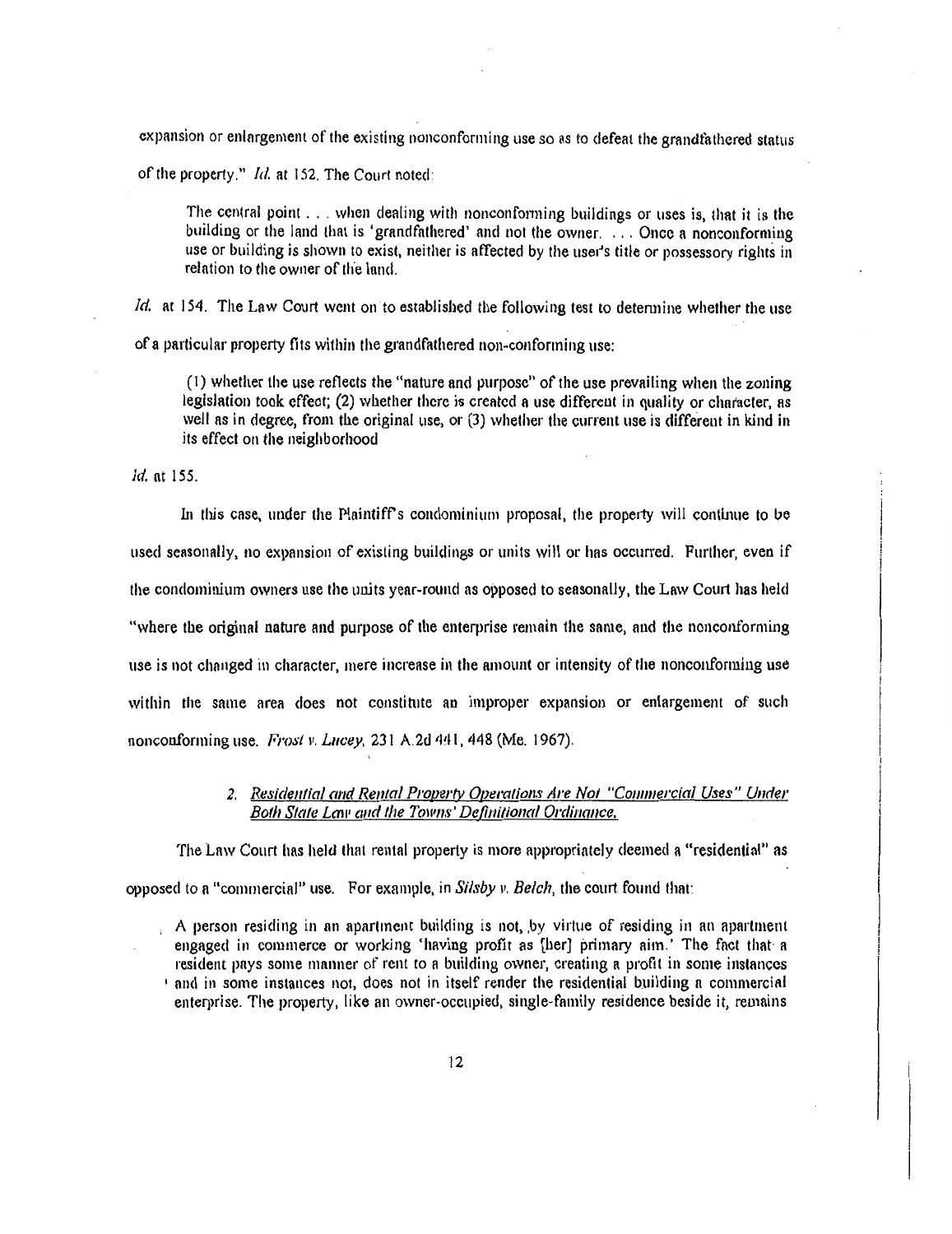a place for people to live. Its character is fundamentally different from a department store or service station.

2008 ME 104,  $\parallel$  13, 952 A 2d 218. In accordance with this policy, the Town's Definitional Ordinance defines "Commercial Use" as "[t]he use of lands, buildings or stluctures, other than a 'home occupation' ... the intent and result of which activity is the production of income from the buying and selling of goods and/or services, *exclusive of rental of residential buildings and/or dwelling units.*<sup>20</sup> The Ordinance goes on to define "residential building" as "[s]ingle family dwellings, duplexes, cluster, apartments nnd *condominiums."* Town of Nnples Definitional Ordinance (emphasis added).

The Town contends that the Definitional Ordimmce does not apply to this case because the Plaintiff's property was grandfathered under the Town's previously existing ordinances as a nonconforming commercial use. This argument is not compelling. The interpretation of a zoning ordinance provision is a question of law. *See Huddleson v. Inhabitants of Town of Eliot*, 2004 WL 1598724, at \*2 (Me. Super. July 6, 2004). While the property may have been non-conforming prior to the 2002 implementation of the Town's Definitional Ordinance, the plnin language of the Definitional Ordinance reveals that rental property and residential buildings are specifically excluded from the Town's definition of "commercial use." Thus, the Town's argument that the Plaintiff has converted commercially run cottages and nn office space into a "residential use" is without merit. Under the Town's own Definitional· Ordinance, the Plaintiff's rental operation was not a commercial use.

### <sup>3</sup> *Commercial Uses Employed By American Holdings*

As mentioned above, the operation of rental property is n non-commercial use. However, Sunnyside Village has operated as a mixed-use property. The Plaintiff argues that the spnce <sup>1</sup>. previously rented to Wren Construction was a non-commercial use. To support this assertion, the

<sup>&</sup>lt;sup>20</sup> The Town's Definitional Ordinance was adopted June 11, 2002 and amended on June 24, 2009.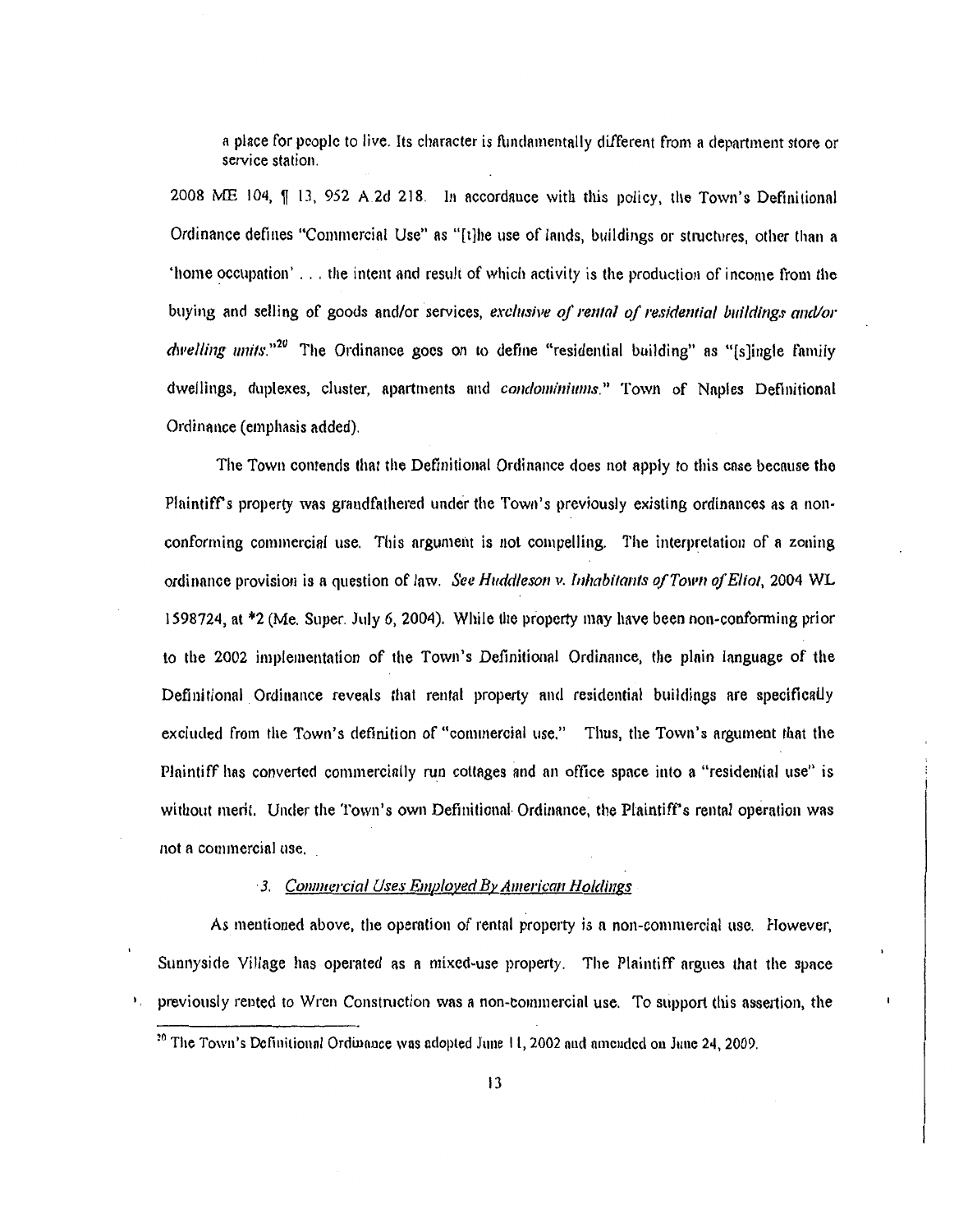Plaintiff contends that Wren Construction did not engage in "the production of income from the buying and selling of goods and/or services" as required under the Town's definition of "commercial use." The Plaintiff's reading of the ordinance is too narrow. Under the Plaintiff's interpretation, only retail/service establishments would. qualify ns "commercial." Wren Construction utilized the office space to further its business, whether through private drafting or through the preparation of the services that it rendered. Thus, the court finds based on undisputed facts thnt Wren Construction's lensed unit on the Sunnyside Village property was n commercial use.

Today, the Plaintiff occupies the unit previously occupied by Wren Construction. The court finds based on undisputed facts that the Plaintiff also occupies the unit in n commercial capacity. The Definitional Ordimmce npplies to the use of the property nnd not the type of business operated by the tenant. In this case, it is undisputed that the Plaintiffs utilize the office to maintain and manage the condominium property and to produce income for the business. Thus, the court finds that there has been no change in use as the office portion of Sunnyside Village has continued to operate as a commercial entity and in confonnance with its grandfathered use.

Because the court finds, ns a matter of law, that there has been no change in use, the Plaintiff is not subject to the minimum lost size requirements under the Town's Shoreland Zoning Ordinance or approval under the Town's Site Plan Review Ordinance.

### C. Sunnyside Condominium is Not an Unlawful Subdivision

The Town contends that the creation of Sunnyside Condominiums constituted an illegal subdivision by establishing new residential dwelling units on the Sunnyside Village property with separate ownership interests. Pursuant to 30-A M.R.S.A  $\S$  4401(4), "Subdivision" means:

[T]he division of a tract or parcel of land into 3 or more lots within any 5-year period that begins on or after September 23, 1971. This definition applies whether the division is accomplished by sale, lease, development, bulldings or otherwise. The tenn "subdivision" also includes the division of a new 'structure or structures on a tract or parcel of land into 3 or more dwelling units within a 5-year period, the constmction or placement of 3 or more dwelling units on n single tract or parcel of land and the division of an existing stmcture or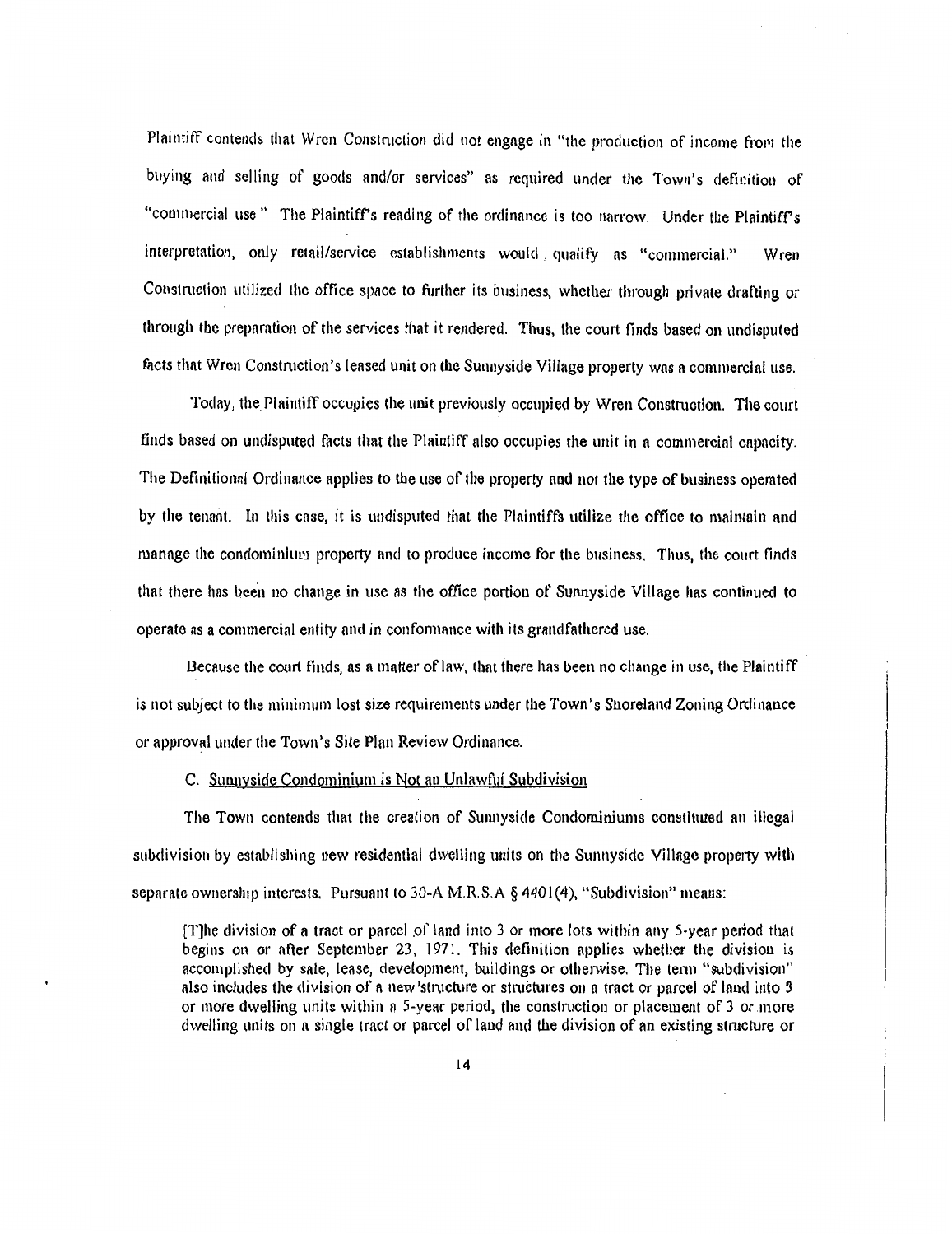structures previously used for commercial or industrial use into 3 or more dwelling units within a 5-year period.

The first sentence of the definition encompasses "land subdivisions" and the third sentence encompasses "dwelling unit" subdivisions.

#### *I. Land Subdivision*

In 1998, prior to the amendment of the Subdivision Act encompassing dwelling unit subdivisions, the Law Court decided *Town of York v. Craigin.* In *Craigin*, the Law Court held:

The division of a structure, as distinguished from the division of a parcel of land into lots, does not result in the creation of a subdivision under [the Subdivision Act]. The term 'land' in its broadest sense may include interests in a structure, but in defining a subdivision as involving the creation of 'lots' from a 'parcel of land', the statute refers unmistakably to an interest on the ground.

541 A.2d 932, 934 (Me. 1988). Thus, afier *Craigin* and the subsequent amendment to the Subdivision Act, it is clear that unless the division of an existing stmcture qualifies as a dwelling unit subdivision under the Subdivision Act, there is no subdivision.

In this case, there is no evidence on the record that American Holdings divided the subject property into "[tbree] or more lots within any five-year period ... by sale, lease, development, buildings or otherwise." Rather, the condominium units were created within the interior of the existing buildings. The only legnl status of the lot that changed was the ownership of the interior units. *See supm* Section C. I. Thus, the court next addresses whether the change in ownership constitutes a dwelling unit subdivision.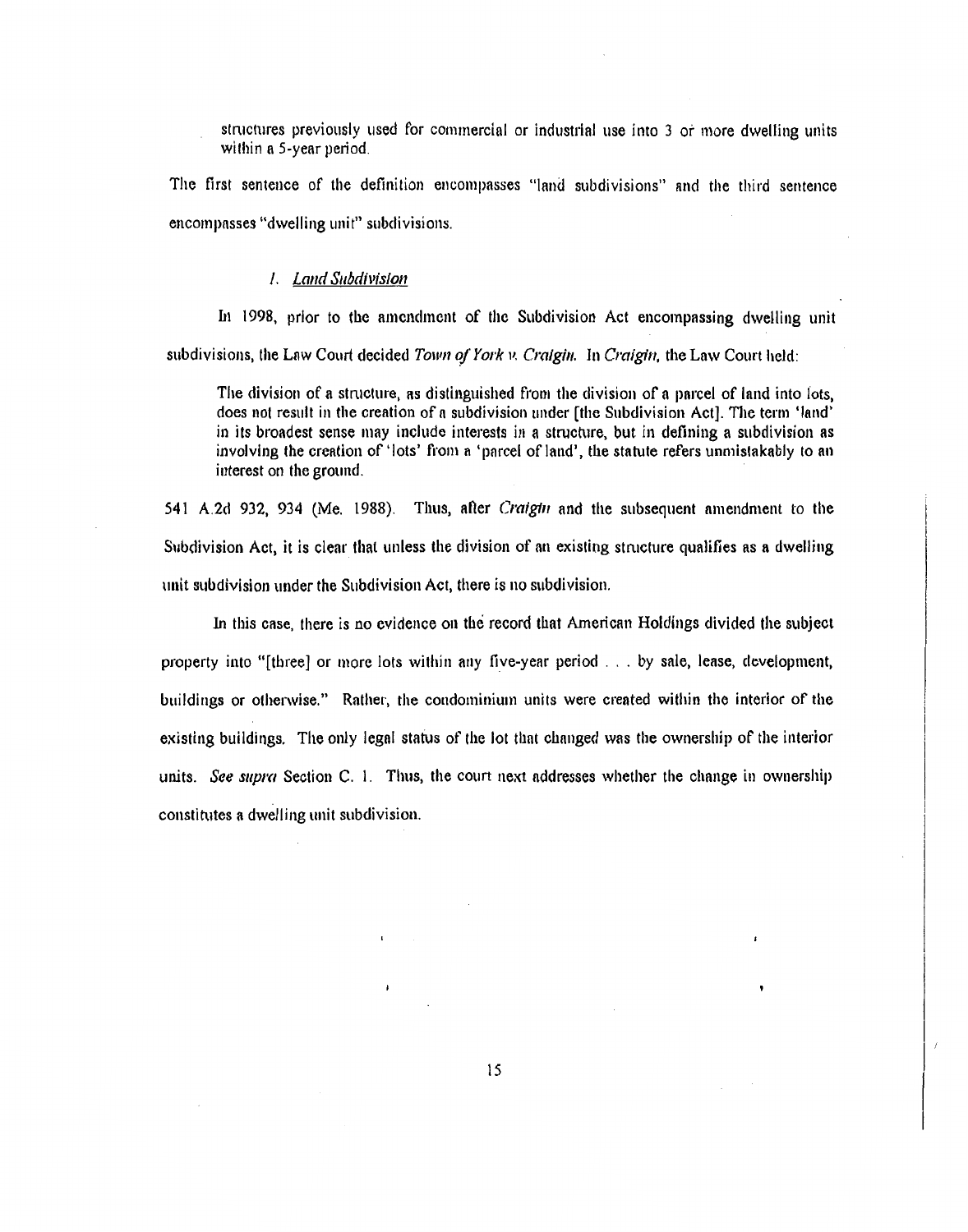## *;. Dwe/liug Unit Subdivislons21*

As mentioned above, a "dwelling unit" subdivision occurs under three specific circumstances. First, when a new structure located on a tract or parcel of land is divided into three or more dwelling units within a five-year period; Second, when three or more dwelling units are constructed or placed on a single tract or parcel of land; and Third, when a structure previously used for commercial and or industrial use is divided into three or more dwelling units within a five-year period. 30-A M.R.S.A § 4401(4). The court finds based on undisputed record facts that no dwelling unit subdivision has been created by Plaintiff's conversion to the condominium form of ownership.

The court finds based on undisputed facts that the Plaintiff did not divide any new structure into tbree or more dwelling units. *!d.* The statute defines "new stmcture" as "any structure for which construction begins on or after September 23, 1988." *Id.* In this case, the divided structures each predate 1988.<sup>22</sup> The court further finds based on undisputed facts that the Plaintiff did not constntct or place three or more units on any parcel or tract of land. In fact, the units in question predate the declaration of condominium. Finally, there is no evidence on the record that the Plaintiff converted a structure previously used for commercial or industrial use into three or more dwelling units. In *Waclwsett Properties v. Town of China,* the plaintiff owned twenty-six (26) individual cabins and a lodge. Plaintiff converted the interiors of the cabins nnd established

<sup>&</sup>lt;sup>21</sup> The Town of Naples employs a modified version of the definition of "subdivision" which is silent as to ''dwelling unit" subdivisions. The Plaintiff contends lhnt the absence of dwelling unit' subdivision precludes the Town from seeking enforcement under Stole low. However, the court disagrees. While 30-A M.R.S.A §  $3001(2)$  indicates that: "there is a rebuttable presumption that any ordinance enacted under this section is a valid exercise of a municipality's home rule authority," in this case, the Town's ordinance is silent as to "dwelling unit" subdivisions, therefore, Maine State law must control.

<sup>&</sup>lt;sup>22</sup> This analysis excludes the garage.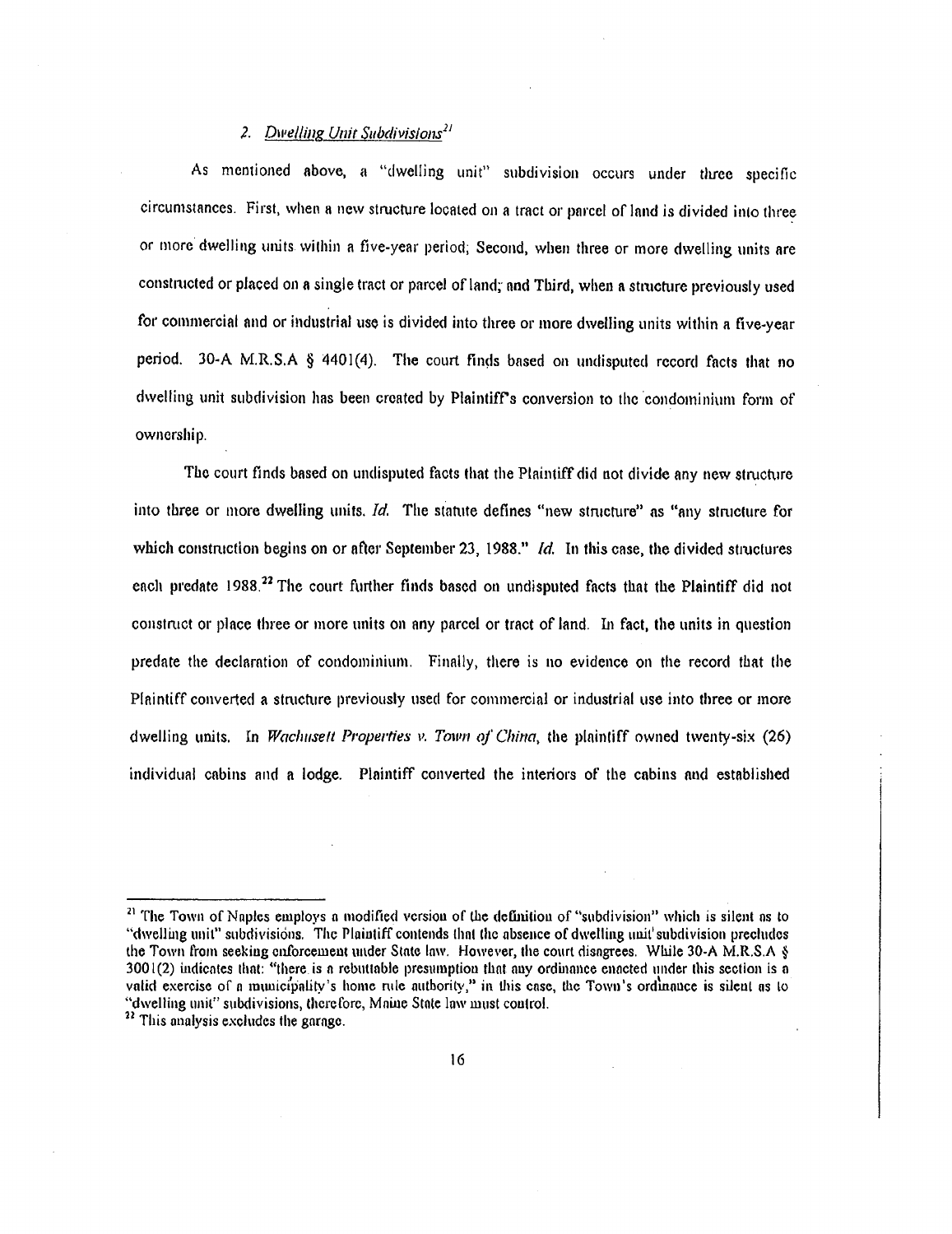individual condominium units to convey to individual owners.<sup>23</sup> The Town argued that the condominium was a "division of an existing structure or stmctures previously used for commercia! or industrial use into 3 or more dwelling units within a S-year period." 30-A M.R.S.A. § 440(4); *Wachusett Properties Inc. v. Town of China, 2008 WL 7055411. The superior court determined* that:

> By selling the interior of the cabins to new owners, the proposed condominium plan would result in the "splitting off of nn interest" in the cabins, and the creation, by means of sale, of an interest in another. The sale of the cabins under the proposed plan constitutes a "division of an existing stmcture or stmctures."

*ld.* The court then analyzed the commercial use employed on the premises. The lodge was previously used for the sale of meals and would continue to be used in the same manner under the condominium proposal. The Towns definitional ordinance, like the Town of Naples, excluded the rental of residential buildings or dwelling units from the definition of commercial use. The court determined that there was no subdivision because the structures were not previously used for commercial usc.

In this case, residential rental units are similarly excluded from the Town's definition of "commercial use." Further, it is the court's understanding, based on undisputed facts that the preexisting commercial space in the "main building" will continue as a business office for operation of the condominium. In line with the holding of *Wachusetts Properties*, the sale of the interior Sunnyside Condominium units do not constitute a dwelling unit subdivision as defined by State law. Thus, the court grants Plaintiff's motion as to this issue. The court further grants Defendants' Parties-in-Interests' motion concerning the same. Defendant's cross-motion is denied.

<sup>&</sup>lt;sup>23</sup> The exterior dimensions of the buildings and structures did not change and no new structures or units were crcnted. The lot size remained the some. *Waclmsefl P1·operlfes Inc. v. Town of China,* No. CV -07-329, 2008 WL 7055411 (Me. Super. Sept. 9, 200&).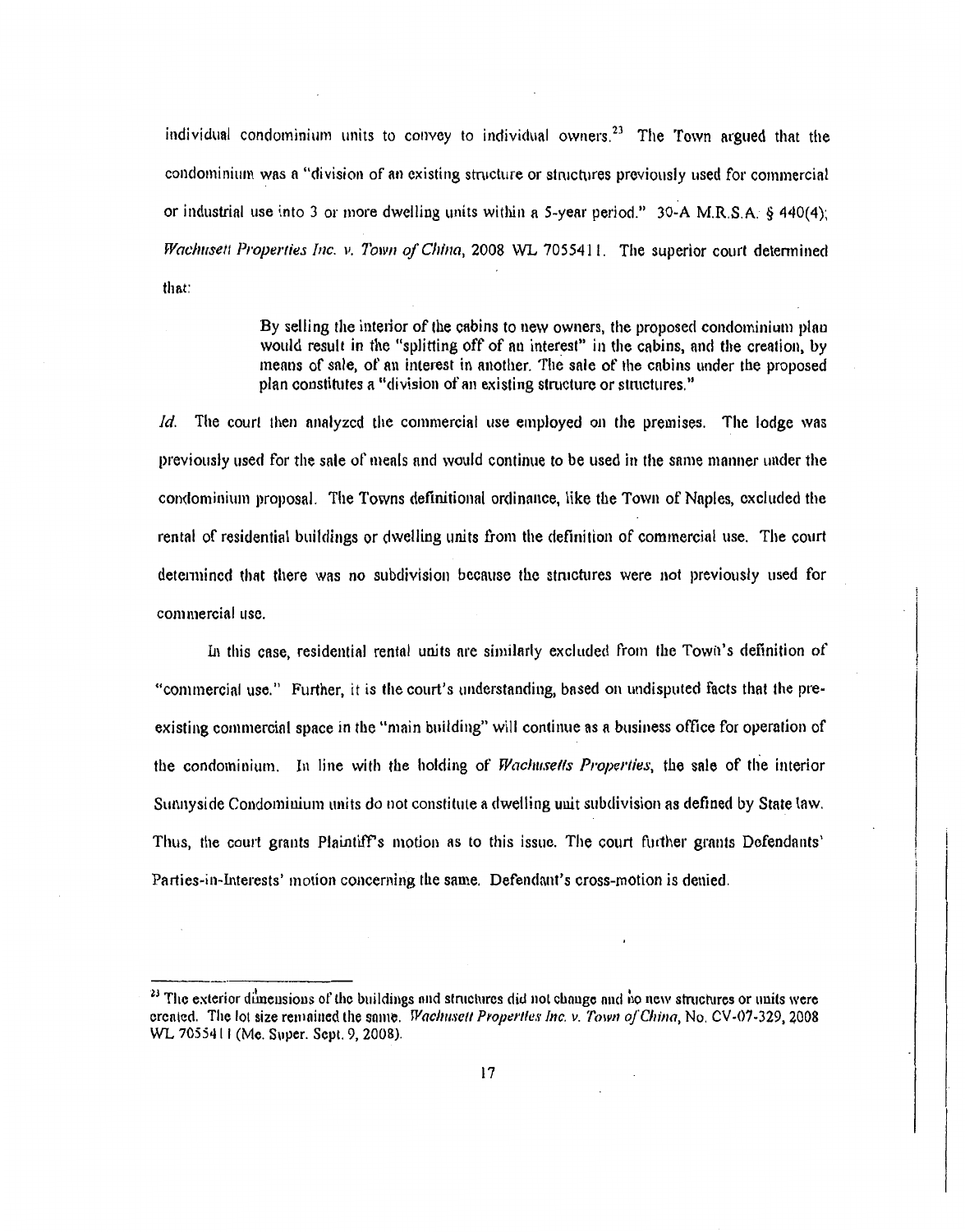### D. The Court Finds No Violation of 33 M.R.S.A. Section 1601-106

The Plaintiff contends that the Town's Minimum Lot Size Ordinance violates 33 M.R.S.A.

§ 1601-106, which states:

A zoning, subdivision, building code or other real estate use law, ordinance or regulation may not prohibit the condominium form of ownership. Otherwise, no provision of this Act invalidates or modifies any provision of any zoning, subdivision, building code or other real estate use law, ordinance or regulation. No county, municipality, village corporation or other political subdivision, whether or not acting under the municipal home rule powers provided for under the Constitution of Maine, Article VIll, Part Second or Title 30-A, chapter Ill, and section 300 l, or any other authority from time to time, may adopt or enforce any law, ordinance, rule, regulation or policy which conflicts with the provisions of this Act.

While the Plaintiff has demonstrated that the Town enforced it Minimum Lot Size Ordinance after

Plaintiff filed the Declaration of condominium, the Plaintiff has failed to establish a prima facie

case on this record that said enforcement was disctiminatory. For this reason, the court denies

Plaintiff's Motion for Summary Judgment as to this claim.

#### V. CONCLUSION

Bnsed on the foregoing, the court shall:

GRANT Plaintiff's Motion for Partin! Summmy Judgment finding the Declarntion of Condominium to be valid. Further, the court finds that neither the Plaintiff's conversion to the condominium form of ownership nor the sale of individual condominium units violated the Town's ordinances as asserted in the NOV.

DENY Plaintiff's Motion as it relates to 33 MRSA  $§ 1601-106$ .

DENY Defendant's Motion for Partin! Summary Judgment seeKing an order directing the Plaintiff to repurchase the condominium units from the Defendant Parties-in-Interest and to reintegrate the property and buildings as it existed prior to the formation of the condominium.

GRANT Defendant Parties-In-Interest request for summary judgment in their favor as to the Town's First Amended Counterclaim.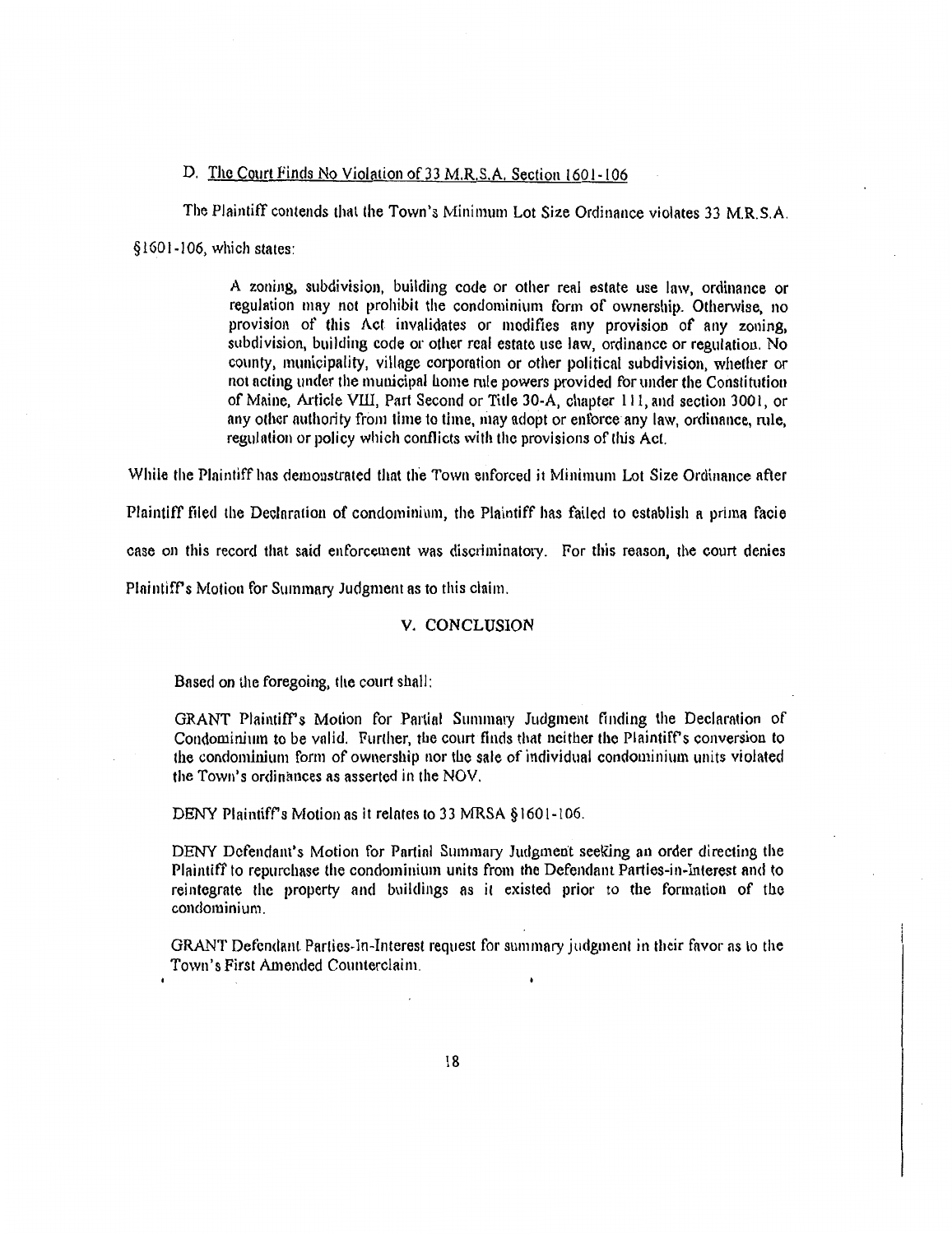Pursuant to M.R. Civ. P. 79, the clerk is hereby directed to incorporate this order into the *docket* by reference.

Dated: March 23, 2015

Justice, Business & Consumer Court

Entered on the Docket: 3/23//<u>5</u><br>Copies sent via Mail\_\_Electronically X.

 $\bar{L}$  .

 $\bullet$